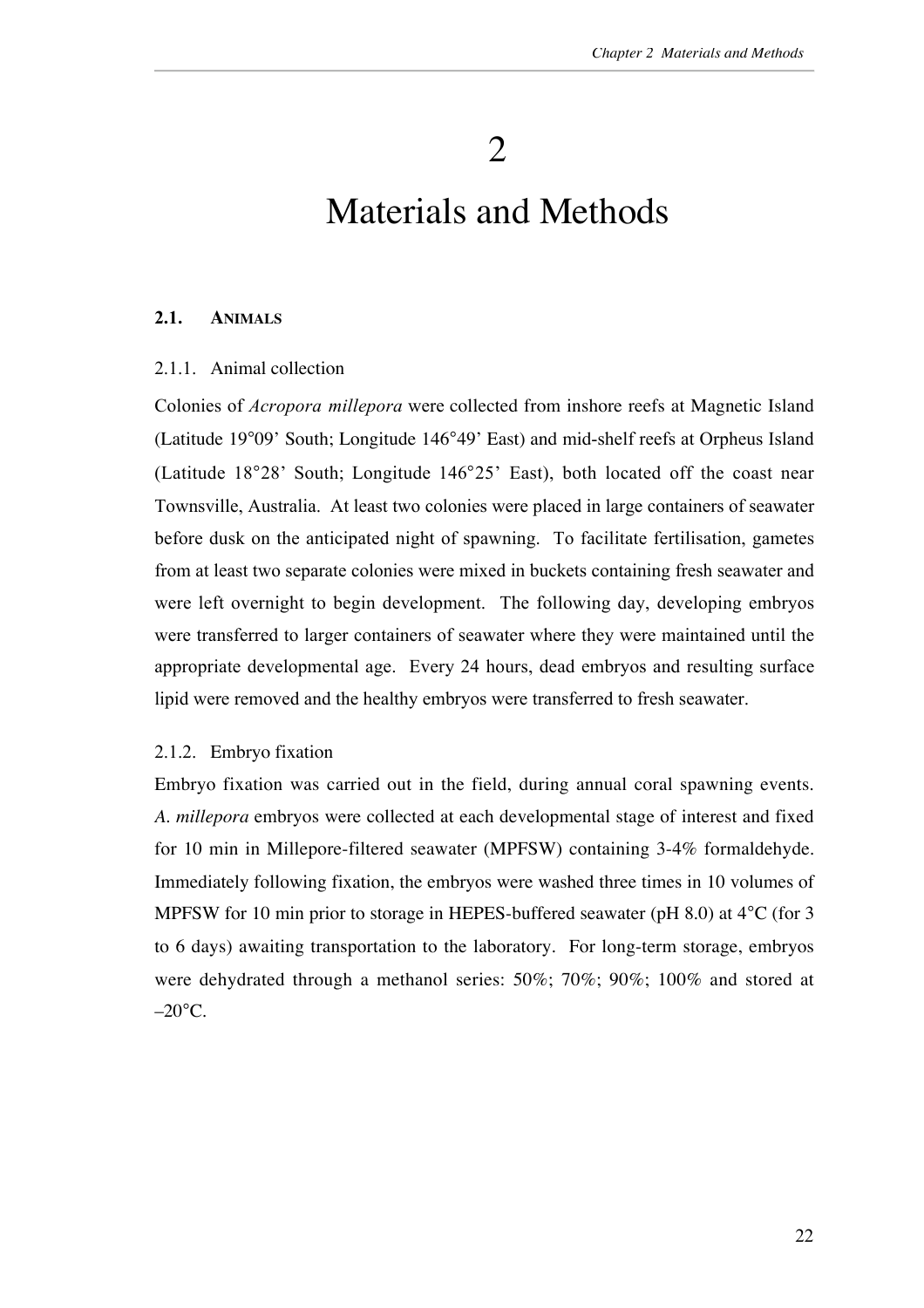# **2.2. BACTERIA**

# 2.2.1. Bacterial strains

Bacterial strains used for various applications in this project are given in Table 2.1.

Table 2.1. Bacterial strains and associated applications.

| NM522               | General plasmid manipulation                                                                             |
|---------------------|----------------------------------------------------------------------------------------------------------|
| LE392               | λGEM-12 phage screening, amplification and DNA extraction                                                |
| DH5 $\alpha$        | General plasmid manipulation and electroporation                                                         |
| <b>XLI-Blue MRF</b> | Tetracycline-resistant host of $\lambda$ ZAP-II phage                                                    |
| $M15$ (pREP4)       | Kanamycin-resistant pREP4-carrier for expression of recombinant<br>fusion proteins using pQE vectors     |
| <b>SOLR</b>         | Non-suppressing strain for $\lambda ZAP-II$ phagemid rescue of the<br>pBluescript containing cDNA insert |

# 2.2.2. Media and Solutions

All media and solutions were prepared as described in Sambrook et al. (1989). Protocols for preparation of media and solution are given in Table format at the end of each section.

Cultures were incubated in sterile containers at least twice the culture volume to enable sufficient aeration. Cultures were made selective by the addition of suitable antibiotics from 1000x stock solutions to final 1x concentration. Plates were inoculated using a single bacterial colony or -70 C glycerol stock using a platinum wire loop or from a bacterial suspension using a glass spreader as described in Ausubel et al. (1996). Plates were allowed to dry and were incubated inverted at 37 C for 12-16 h to allow growth.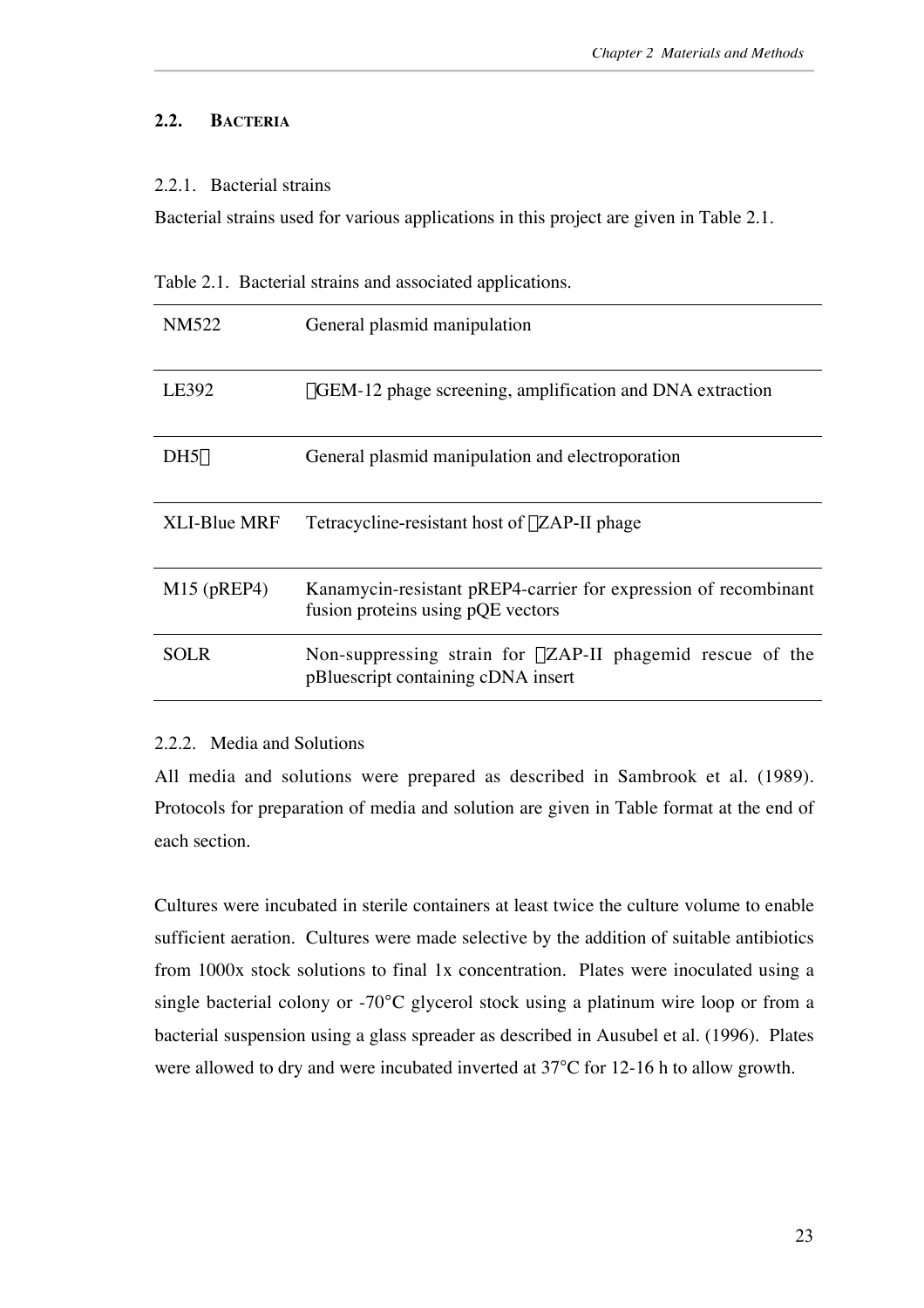## 2.2.3. Competent cells

Calcium chloride competent cells were prepared using the Sambrook et al. (1989) modifications to the methods of Cohen et al. (1972). 50 ml of LB media was inoculated with 500 µl of a 3 ml overnight culture of the selected bacterial strain and grown at 37 C in a shaking incubator until an  $OD<sub>600</sub>$  of 0.4-0.6 was attained. The cells were then chilled on ice and pelleted by centrifugation for 5 min at 3000 g at 4 C. The pellet was then gently resuspended in 10 ml ice-cold 0.1M calcium chloride over 1 h on ice. Following centrifugation, the cells were gently resuspended in 2 ml of ice-cold 0.1M calcium chloride containing 20% glycerol over 1 h. Aliquots of competent cells were snap frozen in liquid nitrogen and stored at -80 C. Transformation efficiencies of  $10<sup>5</sup>$ colonies per 1 µg of DNA were regularly observed.

# 2.2.4. Bacterial transformations

Aliquots of competent cells were transformed as described in Sambrook et al. (1989). After thawing on ice, 50 µl aliquots of cells were added to ligation mixtures or DNA controls (in a maximum volume of  $10 \mu l$ ) and incubated on ice for a further  $30 \mu l$ . The transformation mixture was then subjected to a heat shock at 42 C for 2 min prior to the addition of 900  $\mu$ l of LB medium and incubation with shaking at 37 C for 1 h. After this time, cells were pelleted at  $3000$  g for  $30$  s and all but  $100$   $\mu$ l of supernatant removed. The pellet was subsequently resuspended and used to inoculate an appropriate selective agar plate. Once dry, the plates were incubated inverted at 37 C for 12-16 h.

## 2.2.5. Bacterial glycerol stocks

Bacterial cell stocks were prepared by adding 300  $\mu$ l of 80% (v/v) sterile glycerol (20%) final concentration) to 900  $\mu$ l of a freshly grown 3 ml overnight culture. The mixture was then snap frozen in liquid nitrogen and stored at -80 C.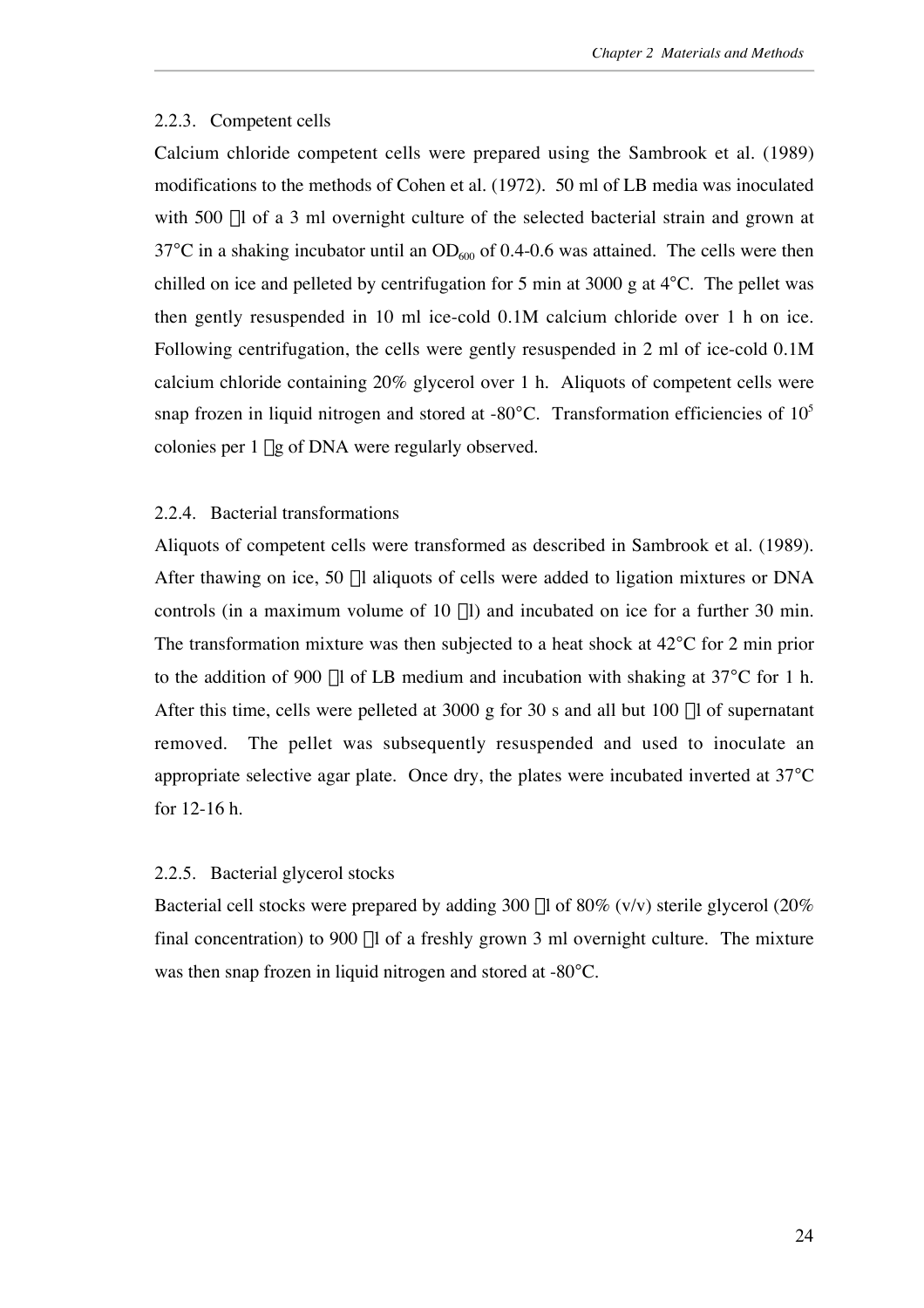| Ampicillin                       | 50 mg/ml in ddH <sub>2</sub> 0                                                                                                 |
|----------------------------------|--------------------------------------------------------------------------------------------------------------------------------|
| (1000x stock)                    |                                                                                                                                |
| Kanamycin                        | 10 mg/ml in dd $H_2$ 0                                                                                                         |
| (1000x stock)                    |                                                                                                                                |
| Chloramphenicol<br>(1000x stock) | 34 mg/ml in ethanol                                                                                                            |
| Luria-Bertani (LB)<br>media      | (per litre) 10 g tryptone; 5 g yeast extract; 10 g sodium<br>chloride; pH 7.5                                                  |
| NZY media                        | (per litre) 10 g casein hydrolysate; 5 g yeast extract; 5 g<br>sodium chloride; 2 g magnesium sulphate heptahydrate; pH<br>7.5 |
| LB plates                        | LB medium; $1.5\%$ (w/v) select agar                                                                                           |
| LB ampicillin plates             | LB plates with 50 $\mu$ g/ml ampicillin                                                                                        |
| LB amp/X-gal/IPTG                | LB plates with 50 $\mu$ g/ml ampicillin;<br>$20 \mu g/ml$ X-gal; $200 \mu g/ml$ IPTG                                           |
| LB kanamycin plates              | LB plates with 50 $\mu$ g/ml kanamycin                                                                                         |

Table 2.2. Media and solutions for bacterial manipulation methods.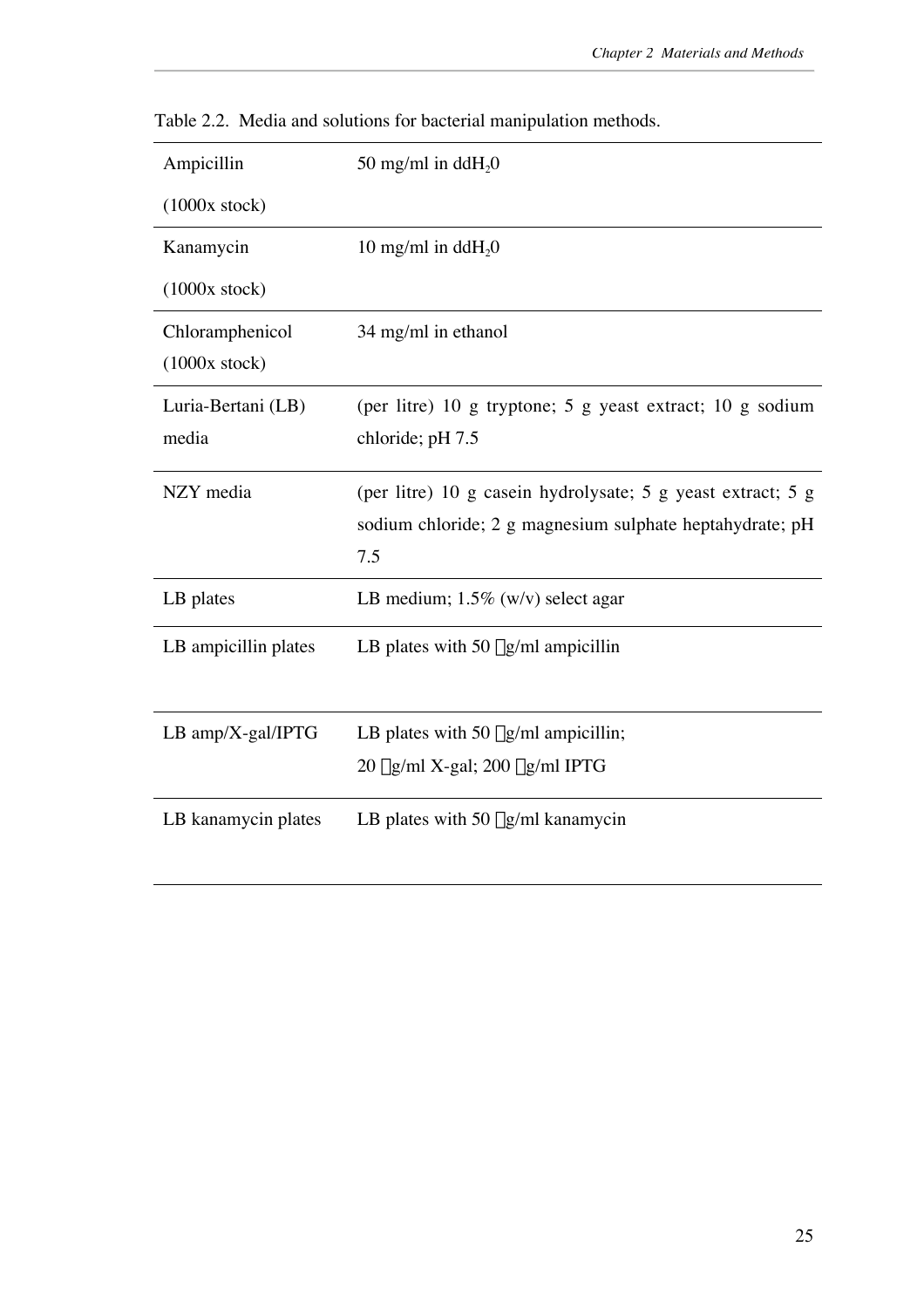# **2.3. BACTERIOPHAGE MANIPULATION METHODS**

Lambda vectors used in the preparation of *A. millepora* libraries are in Table 2.3.

| Tuble 2.5. Earlie at rectors and their applications |                                                                        |  |  |
|-----------------------------------------------------|------------------------------------------------------------------------|--|--|
| $\lambda$ GEM-12                                    | Genomic libraries                                                      |  |  |
| $\lambda ZAP-II$                                    | cDNA libraries                                                         |  |  |
| ExAssist helper phage                               | <i>in vivo</i> excision of cDNA clone in plasmid from $\lambda$ vector |  |  |

Table 2.3. Lambda vectors and their applications

# 2.3.1. Phage plating and titration

Plating of phage was performed as described in Ausubel et al. (1996). Host bacteria were prepared by inoculating 50 ml of LB media containing  $0.2\%$  (w/v) maltose and 10 mM magnesium sulphate (which are required for optimal lambda phage receptor expression on the surface of the host bacteria) with 500 µl of a 3ml overnight bacterial culture and grown on a shaker at 37 C to an  $OD<sub>600</sub>$  of 0.6-0.8. Bacterial cells were pelleted by centrifugation at 3000 g for 10 min at 4 C and resuspended in 5 ml of 10mM magnesium sulphate solution.

Alternatively, host bacteria were prepared by inoculating 100 ml of LB media with a single colony and incubating with shaking at 37 C overnight. 25 ml of this overnight culture was then centrifuged at 3000 g for 5 min at room temperature and the pellet resuspended in 40 ml of 10mM magnesium sulphate solution. When stored at 4 C, these preparations of bacteria were viable for up to five days. For each phage infection, 100 ml aliquots of host bacteria were mixed with the appropriate volume of phage diluted in SM and incubated at 37 C for 20 min to promote infection. Molten top agarose (cooled to 50 C; 10 ml per 15 cm plate; 5 ml per 8 cm plate) was added to the phage-infected bacteria and mixed well prior to pouring onto pre-warmed agar plates. Plates were left for 15 min to allow top agar to set, and then incubated inverted at 37 C for 12-16 h.

The titre of a phage stock or library was determined by plating a series of 10-fold serial dilutions. Generally 10  $\mu$ l aliquots of 10<sup>-4</sup>, 10<sup>-5</sup> and 10<sup>-6</sup> phage dilutions were incubated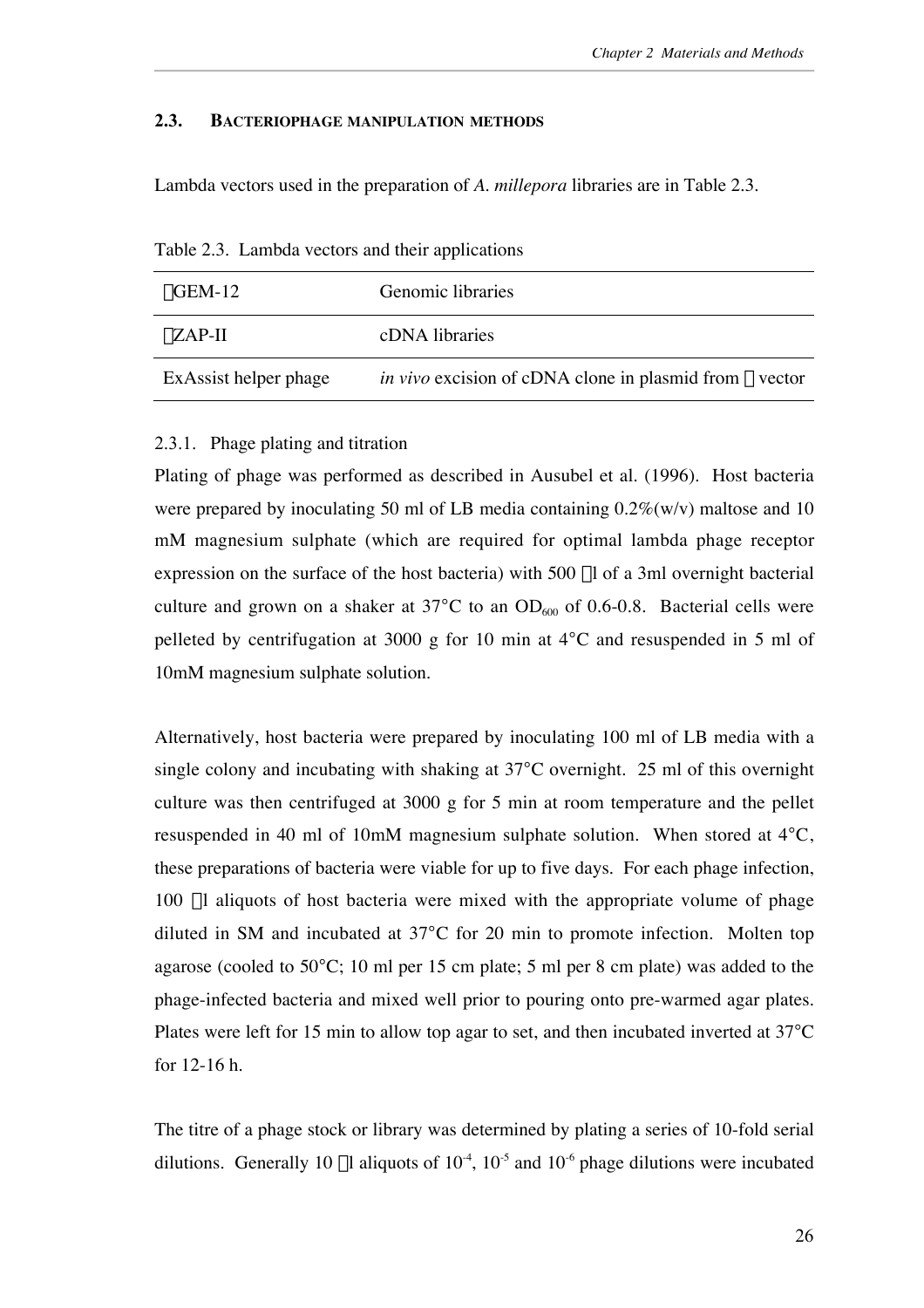with 100 µl of host bacteria and then plated on 8 cm plates. After an overnight incubation at 37 C, plaques appearing on each plate could be counted to determine the titre of the original phage solution, expressed as plaque forming units per microlitre  $(pt(u].$ 

# 2.3.2. cDNA libraries

Three *A. millepora* cDNA libraries were constructed by Dr. David Hayward at the Research School of Biological Sciences at the Australian National University using tissue from three different stages of coral development. These were generated using mRNA extracted from embryos at approximately 11-13 h of development (colloquially known at the 'prawn chip' stage), approximately 96 h post fertilisation ('spindle' or 'pre-settlement' stage) and early adult polyps ('post-settlement' tissue).

For the construction of cDNA libraries, total RNA was prepared from frozen tissue ground under liquid nitrogen using the acid guanidinium thiocyanate / phenolchloroform extraction method of Chomczynski and Sacchi (1987). Poly(A)+ RNA was isolated from total RNA using the PolyATract mRNA Isolation System IV (Promega) as described in the accompanying protocol for small-scale mRNA isolation. mRNA extracted in this way was used to generate directionally cloned cDNA inserts in Uni-ZAP XR vector, using the  $\lambda$ ZAP-cDNA Synthesis Kit (Stratagene). A feature of the Uni-ZAP XR vector is an internal pBluescript SK(-) phagemid that, together with the cDNA, can be excised in vivo using the ExAssist interference-resistant helper phage with the non-suppressing SOLR *E. coli* host strain. The ExAssist helper phage contains an amber mutation, which prevents replication of its phage genome in the SOLR cells and only allows replication of the excised phagemid.

## 2.3.3. Genomic library

High molecular weight genomic DNA was extracted from frozen sperm as described by McMillan et al. (1988). Genomic DNA was digested with *Mbo*I and size fractionated for library construction in λGEM-12 (Promega) by Dr. David Hayward (RSBS, ANU) following the manufacturer's recommended protocols.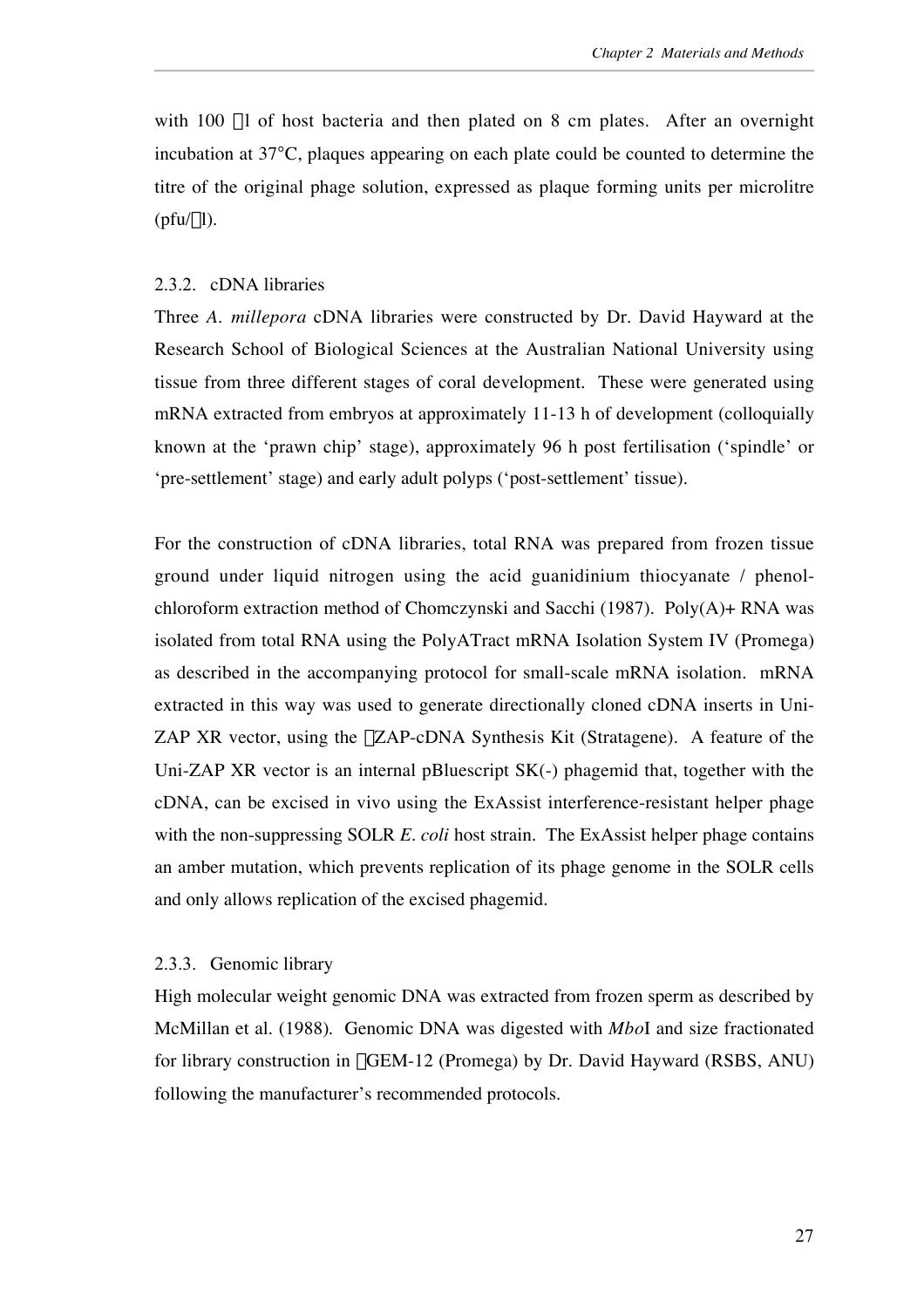## 2.3.4. Screening phage libraries

For screening of the genomic library, LE392 cells and LB media/agar were used, while XL1-Blue cells and NZY media/agar were used for screening cDNA libraries. NZY agar plates were aged at least three days at room temperature before use to ensure they were sufficiently dried to allow adhesion of the top agarose layer. For primary screening of cDNA libraries, plates were prepared with a plaque density of approximately 100,000 plaques per 130 mm plate for initial library screens of approximately 600,000 plaques per probe. Approximately 50,000 plaques of the genomic library were examined in each genomic screen.

Phage DNA was transferred from the agarose plates to Hybond-N or -NX neutral nylon membranes (Amersham) as described in accompanying protocols for plaque blotting. Hybond-N membranes are recommended for use in radioactive applications such as plaque blots while Hybond-NX membranes are specifically designed for low hybridisation buffer volumes and multiple re-probing applications. Phage DNA was transferred to membranes using the alkali fixation method (as modified from Benton and Davis, 1977). Following overnight incubation at 37 C, plates were first cooled to 4 C to minimise top agar separation, after which nylon membranes were placed on the agar for one min and needle punctures made to enable orientation of the membrane with the plate. Once lifted, the membranes were placed in denaturation solution for 5 min, neutralisation solution for 5 min and 2xSSPE for 2 min before drying (DNA side up) on Whatman 3MM paper. DNA was then covalently linked to the membrane by exposure to UV light at 312nm for 3 min on a Spectroline TC-312A transilluminator (Medos Company, Brisbane). Alternatively, membranes were baked at 80 C for 2 h in a vacuum oven.

Radioactively labelled probes were prepared as described in section 2.4.8. Membranes were placed in hybridisation bottles containing 30 ml of hybridisation solution for at least 1 h at 65 C prior to the addition of the radioactive probe. After addition of probe, membranes were further incubated at 65 C for 12-16 h with rotation in a hybridisation oven (Hybaid). Following hybridisation, the probe was removed and membranes were washed 3 x 20 min at 65 C in low stringency wash solution, and monitored using a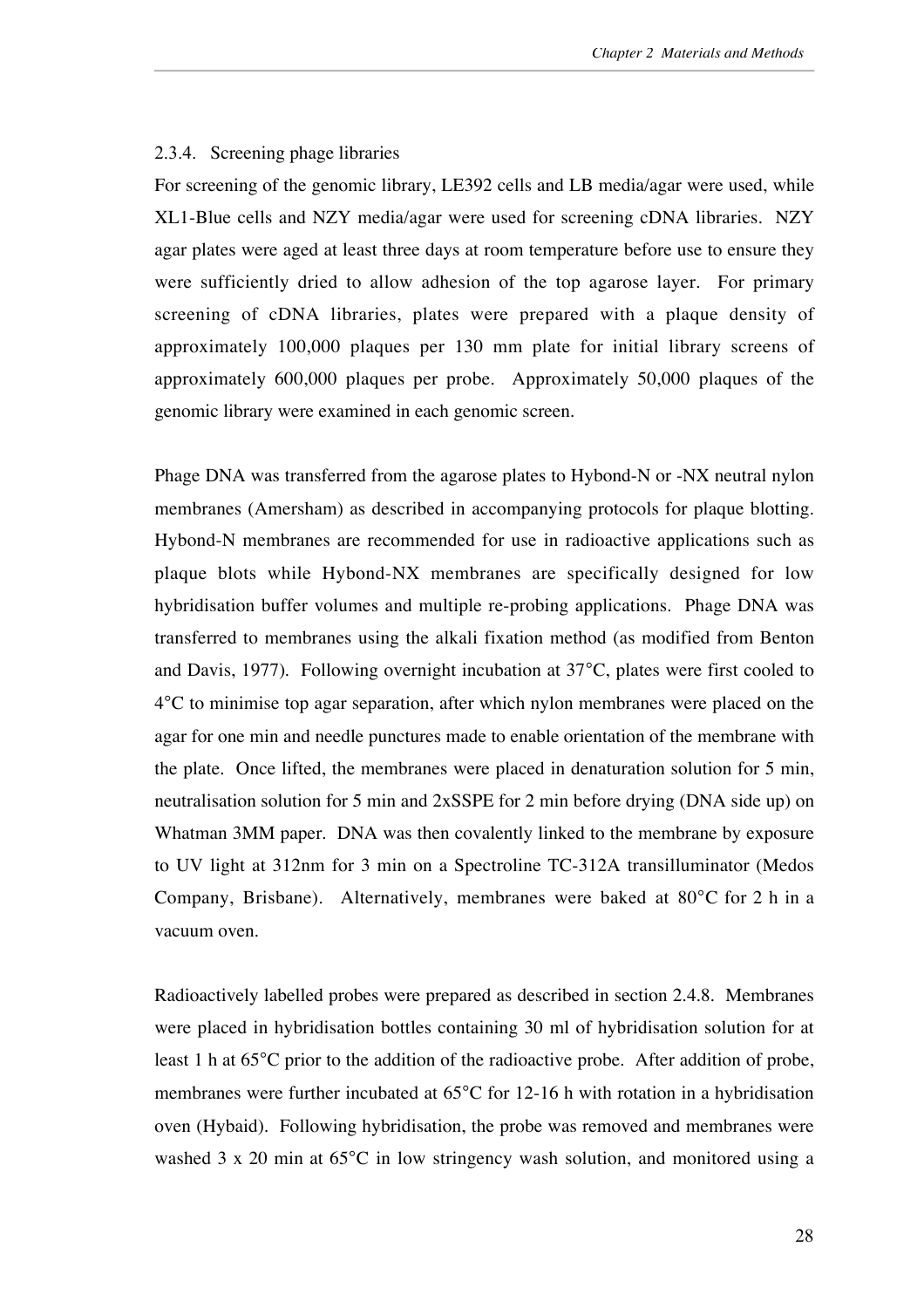Geiger counter. Membranes were wrapped in plastic film, exposed to Phosphorimager screens (Molecular Dynamics) for 3-12 h and then scanned in a Molecular Dynamics Storm Phosphorimager (Molecular Dynamics, Sydney). Alternatively, membranes were exposed to autoradiography film (XR; Fujifilm) with intensifying screen at –70 C overnight.

Positive clones were selected by orientating the phosphor image or film with the plate and using a cut-off 1ml tip to 'plug' the plaque of interest. This plug was then placed in 1 ml of SM solution with 20 µl of chloroform and vortexed at high speed for 1 min. Incubation at 4 C overnight assisted phage elution from the agar before the agar plug was pelleted by centrifugation at 13,000 g for 5 min and the phage/SM solution removed. The resulting phage supernatant was then titrated and re-screened at a plaque density of 50-200 plaques per plate. This process was repeated until all plaques on a plate were shown to be positive, or until well-isolated positive plaques were observed.

# 2.3.5. Identification of overlapping genomic clones

In some cases, genomic clones isolated did not contain the entire region of interest. In these cases, overlapping genomic clones were isolated using probes generated using fragments derived from the end of the initial genomic clone. Approximately 50,000 pfu were screened and primary positives then screened with a second probe corresponding to the opposite end of the clone. Plaques hybridising to both fragments were discarded. Plaques hybridising with only the first probe were screened to 100% purity and DNA prepared from these clones in bulk.

## 2.3.6. Phage amplification

After isolating to homogeneity, phage were amplified to a titre of  $> 10^7$  pfu/ul using the plate lysate and elution method as described in Sambrook et al. (1989). Briefly, plaques were first eluted from a number of large agar plates in 10 ml SM solution at 4 C overnight. The process was repeated until sufficient phage had been accumulated to allow large-scale bacteriophage DNA extraction (see section 2.3.5).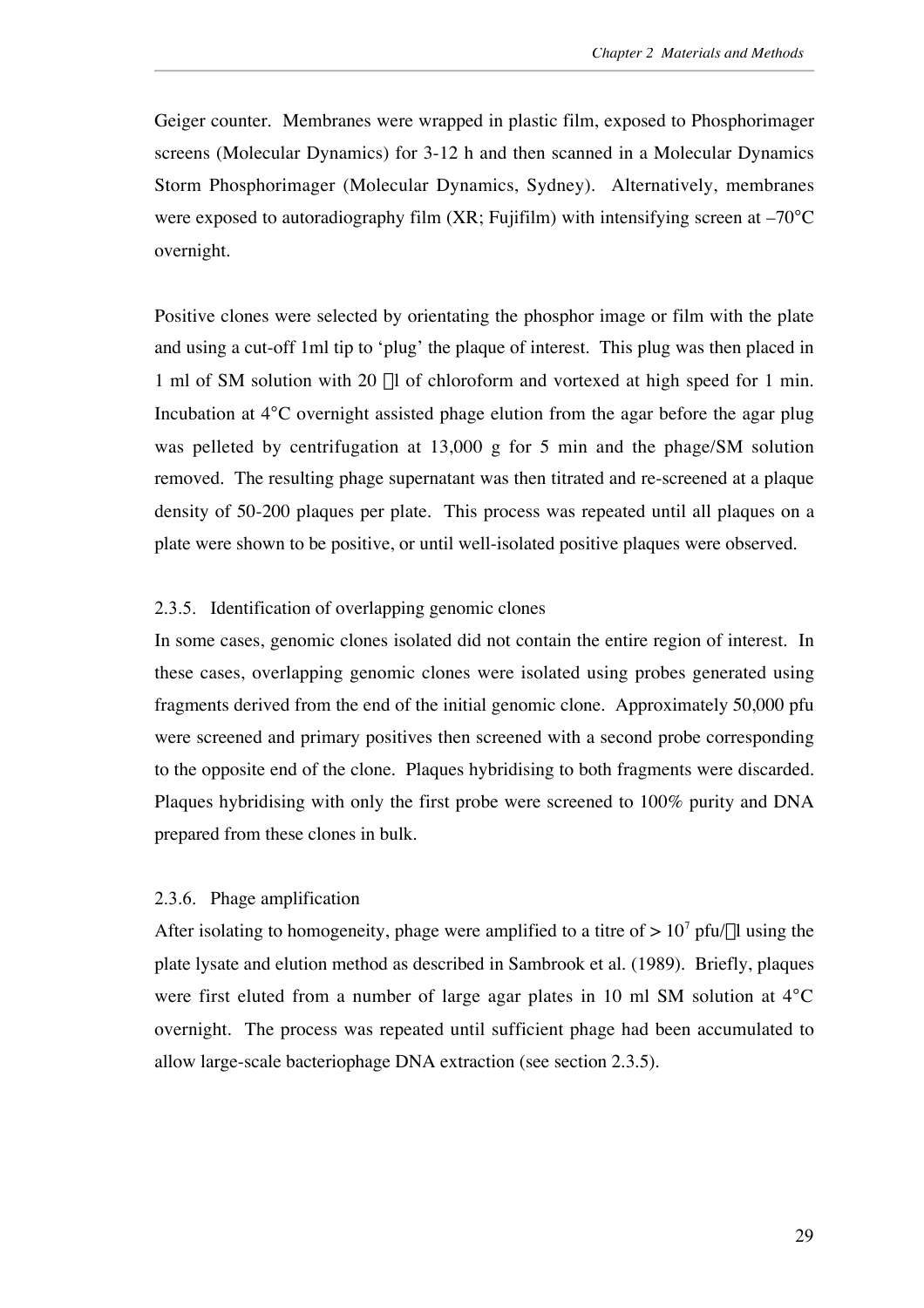## 2.3.7. In vivo excision of cDNA clones

The cDNA clones isolated from the  $\lambda ZAP-II$  library were excised from the phage as pBluescript phagemids, using the ExAssist helper phage and the non-suppressing SOLR *E. coli* host strain, as described in protocols supplied by Stratagene. The ExAssist helper phage releases the pBluescript sequences and circularises them as single stranded plasmids, which are then packaged by the helper phage and secreted out of the host cells as phagemids. SOLR cells can then be transformed with these phagemids and plated out onto LB-ampicillin plates to select for transformants.

Phage were eluted from single plaques by incubation in SM solution with chloroform overnight at 4 C. Cultures of XL1-Blue MRF and SOLR *E. coli* were grown to  $OD<sub>600</sub>$ of 0.5 and 1.0 respectively. XL1-Blue MRF cells were harvested by centrifugation at 3000 g for 10 min and resuspended in 10mM MgSO4 at an  $OD_{600}$  of 1.0. *In vivo* excision was carried out in 15 ml Falcon tubes by the addition of 200 µl of XL1-Blue MRF cells to 250 µl of phage stock ( $\sim 10^6$  pfu) and 1 µl of ExAssist helper phage (10<sup>6</sup>) pfu). The mixture was incubated at 37 C for 15 min to promote infection, before the addition of 3 ml of LB and incubation with shaking at 37 C for 10-16 h. The culture was then heated to 70 C for 15 min and debris removed by centrifugation at 4000 g for 15 min. The supernatant, (approximately  $400 \mu l$ ) containing the excised phagemid was recovered and stored at 4 C in microcentrifuge tubes. Aliquots  $(100 \mu l)$  of the excised phagemids were then incubated with 200 µl of freshly grown SOLR cells at 37 C for 15 min. 50 µl of the mixture was then plated on LB plates containing ampicillin and incubated at 37 C for 10-16 h to allow for growth of colonies containing the excised phagemid. Small-scale plasmid preparations from the resulting colonies were then prepared to yield pBluescript plasmid DNA containing the cDNA of interest.

## 2.3.8. Extraction of bacteriophage DNA from  $\lambda$ GEM-12 phage clones

Sequencing and characterisation of genomic clones required the preparation of large amounts of high quality  $\lambda$ DNA. Unlike  $\lambda$ ZAP-II,  $\lambda$ GEM-12 does not allow phagemid excision of inserts. Instead, DNA was prepared from high titre phage suspensions generated using the liquid lysate method (Sambrook et al., 1989). This method involves the concentration of phage DNA (Lockett, 1990) and their purification on caesium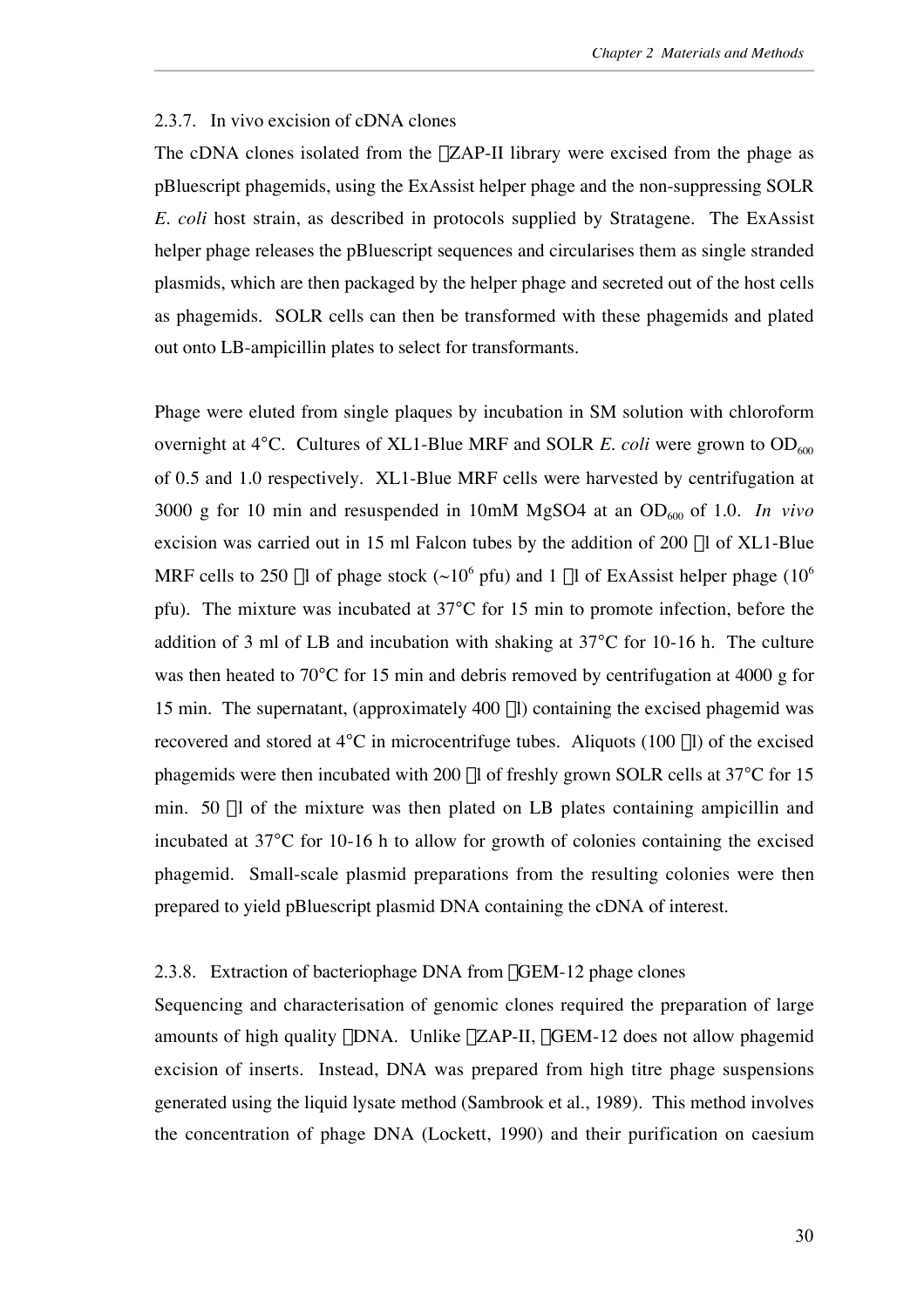chloride gradients (Sambrook et al., 1989) prior to lysis and recovery of phage DNA (Lockett, 1990).

High-titre phage suspensions of  $\lambda$ GEM-12 clones were generated using the liquid lysate method. A 20 ml culture of LE392 *E. coli* was grown overnight in LB containing 10mM MgSO<sub>4</sub> and 0.2% (w/v) maltose, and was then infected with  $5x10^8$  pfu. This mixture was incubated at 37 C for 20 min to promote infection before the entire phage/cell suspension was used to inoculate 200 ml of LB medium containing 10mM  $MgSO<sub>4</sub>$  in a 1.5L flask and incubated at 37 C for 6-8 h with vigorous shaking (300 g) until lysis was evident. Sodium chloride was added to a final concentration of 1M and the lysate stored at 4 C overnight. The phage titre of this solution was calculated to determine the success of the amplification step before purification was continued. Purification was only continued if the titre was  $> 1x10^{10}$  pfu/ml.

Phage particles were concentrated using the polyethylene glycol (PEG) precipitation method as described in Sambrook et al. (1989). Cell debris was pelleted by centrifugation at 10,000 g for 10 min and the supernatant decanted to a new tube. After this step, PEG 8000 (Sigma) was added and dissolved to a final concentration of 10%  $(w/v)$  and the preparation placed on ice for 2 h. PEG-precipitated phage were pelleted by centrifugation at 11,000 g for 10 min, the supernatant decanted and the tubes inverted for 5 min to allow the pellets to drain well. Phage pellets were resuspended in 5 ml aliquots of SM solution. PEG was removed from the phage suspension by chloroform extraction; an equal volume of chloroform was added and the preparation vortexed, the phases were well separated by centrifugation at 3000 g for 5 min and the top aqueous layer removed. Phage particles were purified by caesium chloride gradient centrifugation to ensure high template quality for sequencing. Solid caesium chloride was added to the preparation to give a final concentration of 0.75 g/ml and the mixture transferred to polyallomer centrifuge tubes (Beckman). Centrifugation was performed at 35,000 g for 22-24 h at 10 C in an SW41 swinging rotor bucket Beckman ultracentrifuge. After centrifugation, the visible band of phage particles in the top third of the tube was recovered using a 19-gauge needle to pierce the tube and draw out the band into a 2.5 ml syringe. Caesium chloride was removed by dialysis; the phage suspension was placed in dialysis tubing and dialysed against several changes of 100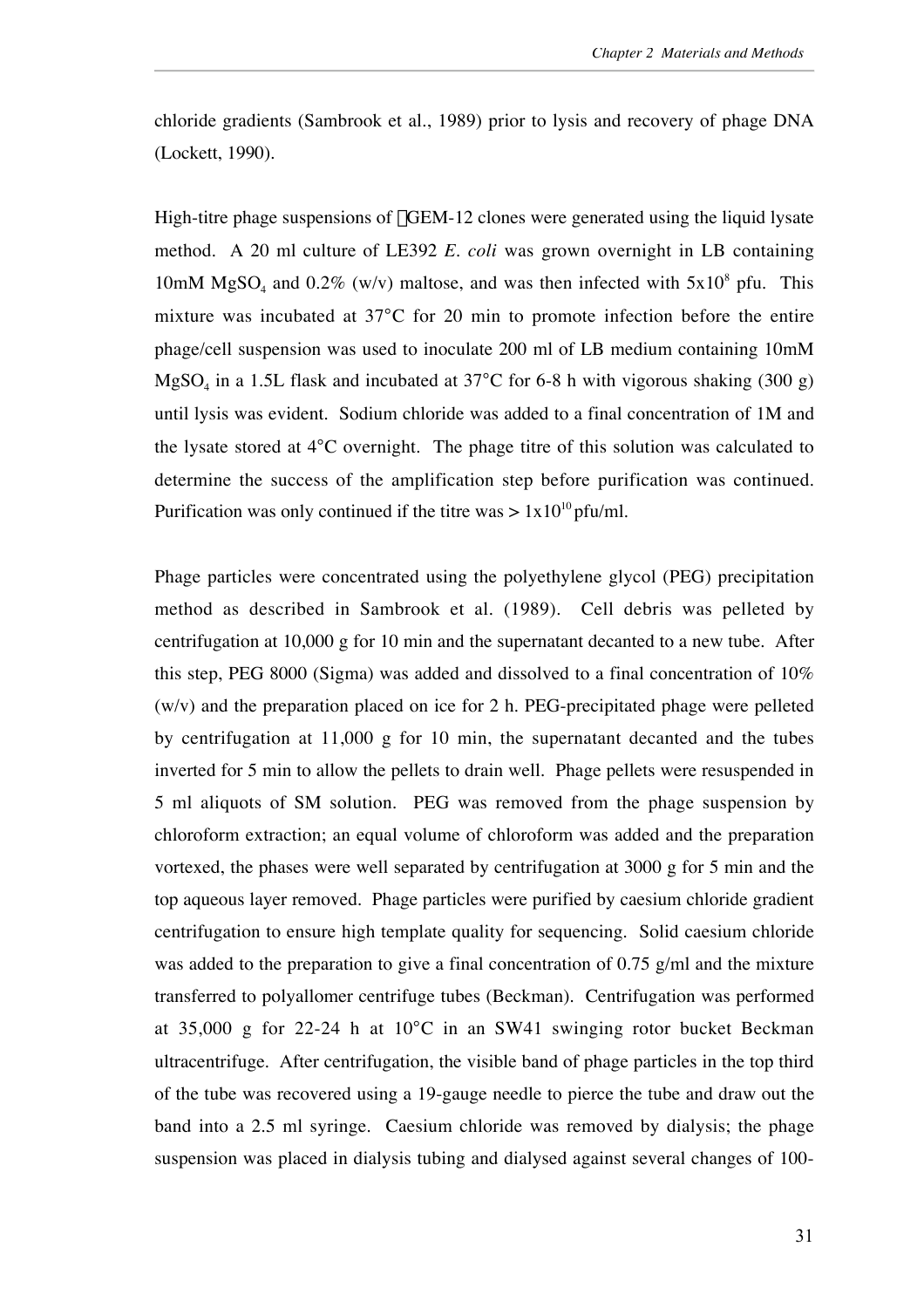fold volume excess of dialysis buffer. For this purpose, dialysis tubing with a molecular weight limit of 12,000 Da was prepared as described in Sambrook et al. (1989).

Phage suspensions recovered after dialysis were placed in microfuge tubes and DNA eluted as follows; EDTA was added to 20mM final concentration, Proteinase K to a final concentration of 50  $\mu$ g/ml, and SDS to 0.5% final concentration. The solution was then mixed well and incubated at 56 C for 1 h. After cooling to room temperature, the protein was extracted once with an equal volume of phenol, twice with an equal volume of phenol/chloroform, and twice with an equal volume of chloroform. Phage DNA was then precipitated using ice-cold isopropanol, and pelleted at 8,000 g for 10 min. Pellets were washed three times with 70% ethanol, resuspended in 50-100 µl of ddH20 and quantitated spectrophotometrically.

Alternatively, smaller amounts of phage DNA were routinely prepared from 50 ml liquid cultures using a Lambda Midi Kit (Qiagen) and recommended protocols.

| 20xSSC                       | 3M sodium chloride; 0.3M sodium citrate; pH 7.0       |
|------------------------------|-------------------------------------------------------|
| 20xSSPE                      | 3M sodium chloride; 0.2M sodium dihydrogen            |
|                              | phosphate; 20mMEDTA pH 8.0                            |
| <b>Denaturation Solution</b> | 0.5M sodium hydroxide; 1.5M sodium chloride           |
| Dialysis Buffer              | 10mM sodium chloride; 10mM magnesium                  |
|                              | chloride; 50mM Tris pH 8.0                            |
| Neutralisation Solution      | 0.5M Tris.HCl, pH 7.2; 1.5M sodium chloride;          |
|                              | 10mMEDTA pH 8.0                                       |
| SM solution                  | 0.1M sodium chloride; 0.01M magnesium                 |
| (Suspension Medium)          | sulphate; $0.05M$ Tris pH 8.0; $0.01\%$ (w/v) gelatin |
| Top agarose                  | Appropriate medium with $0.7\%$ (w/v) agarose         |
| Wash solution                | 2X SSC; 0.1% SDS                                      |
| (low stringency)             |                                                       |

Table 2.4. Media and solutions for phage manipulation methods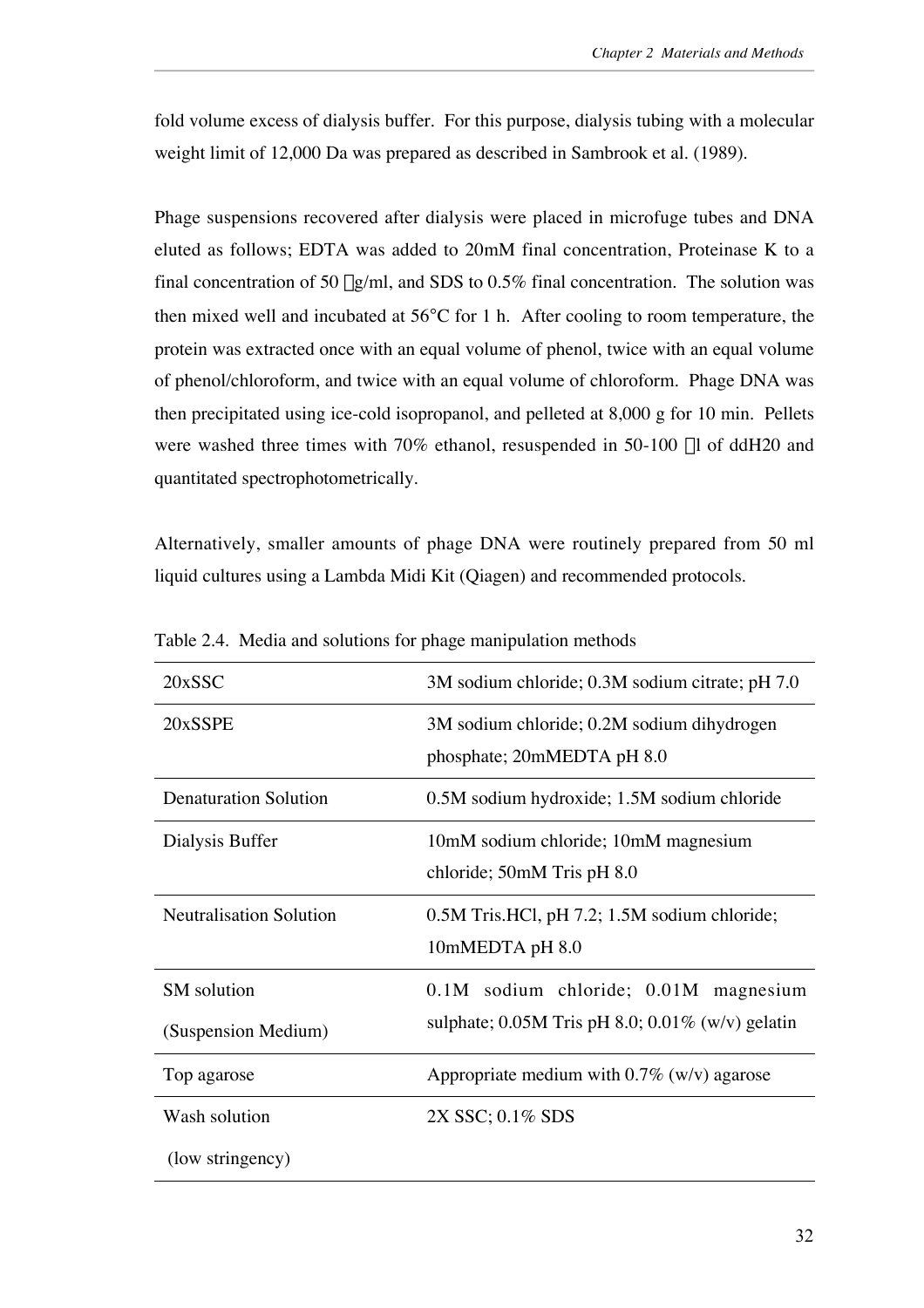Wash solution (medium stringency) 1X SSC; 0.1% SDS Wash solution (high stringency) 0.5X SSC; 0.1% SDS

# **2.4. DNA MANIPULATION METHODS**

# 2.4.1. Plasmid vectors

Vectors used in various applications during this project are given in Table 2.4.

| Table 2.5. Plasmid vectors and their applications. |  |  |  |  |
|----------------------------------------------------|--|--|--|--|
|                                                    |  |  |  |  |

| pUC18/19                  | Ampicillin resistance, blue/white colony selection,        |
|---------------------------|------------------------------------------------------------|
| (New England Biolabs)     | DNA manipulation                                           |
| $pBluescript SK/KS (+/-)$ | Ampicillin resistance, blue/white colony selection,        |
| (Stratagene)              | DNA manipulation                                           |
| $pGEM-T$                  | Ampicillin resistance, T-overhangs to facilitate direct    |
| (Promega)                 | cloning of Taq Polymerase amplified PCR products           |
|                           |                                                            |
| pQE vectors               | Ampicillin resistance, expression of recombinant           |
| (Qiagen)                  | protein with poly His-tag                                  |
| pBM2389, pBM2463          | Yeast-One hybrid system: reporter and activator<br>vectors |

# 2.4.2. Restriction endonucleases

DNA digestions were performed as described in Sambrook et al. (1989), using restriction endonucleases and buffers from Promega or Boehringer. Generally, restriction digests contained 0.5-5 U of enzyme; appropriate buffer (1x); DNA (0.1-10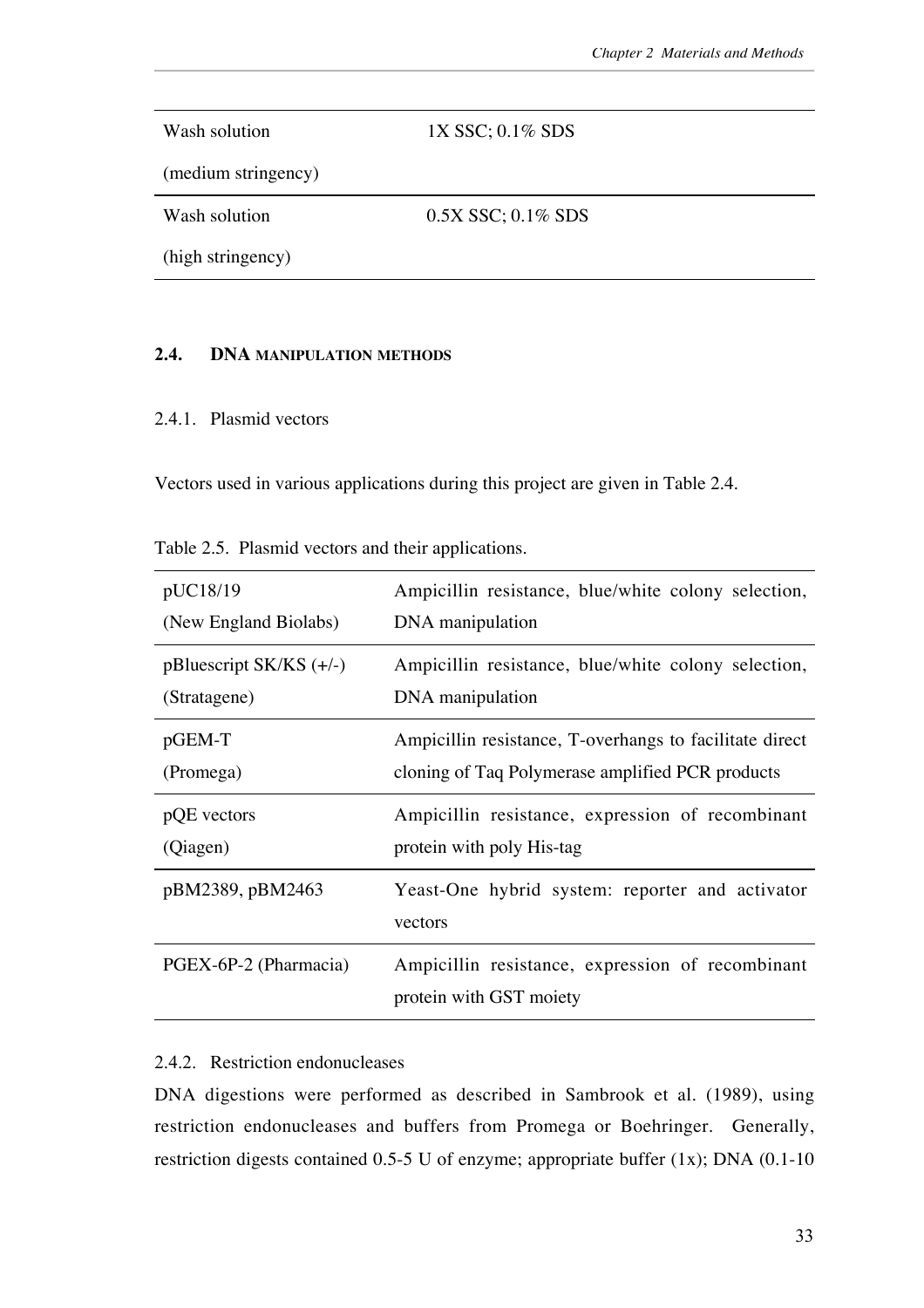$\mu$ g) and ddH<sub>2</sub>O to a final volume of 10-50  $\mu$ l. Reactions were incubated at the temperature optimal for enzyme activity (generally 37 C) for 1-4 h, and DNA fragments were visualised after agarose gel electrophoresis. If digestion were carried out in large volumes, digests were precipitated and resuspended in smaller volumes prior to electrophoresis.

## 2.4.3. Agarose gel electrophoresis of DNA

Gels were prepared by dissolving molecular biology grade agarose in 1x TAE buffer to a final concentration of  $0.8 - 1.2\%$  (w/v) by boiling for 1 min. After cooling to 50 C, ethidium bromide was added to a final concentration of  $1 \mu g/ml$ , and the gel cast in the appropriate tray and allowed to set. Tracking dye was added to DNA samples prior to loading in the wells, and agarose gels run submerged in the electrophoresis tank under 1x TAE buffer. Electrophoresis was performed at 40-100 V for 30 min to 12 h, and ethidium bromide fluorescence visualised using a 340nm UV transilluminator and recorded either photographically or using the Biorad Fluor-S gel documentation system.

## 2.4.4. Purification of DNA fragments from agarose gels

DNA fragments of interest were excised from gels using sterile scalpel blades and stored in sterile 1.5 ml microfuge tube. Small (3 cm in diameter) circles of filter paper (Whatmann 3MM), were shaped into cups around a cut-off yellow tip and pushed into a 0.6 ml microfuge tube, in to which a hole had been made in the base with a needle. The tube containing the paper cup was then placed in a clean 1.5 ml microfuge tube, and the agarose gel slice placed into the paper cup and the complete assembly spun at 5000 g for 5 min. DNA was recovered in solution in the 1.5 ml tube with recoveries generally >70%. Recovered DNA was used successfully in ligations, restriction digestions and in the generation of radioactive probes without subsequent purification.

# 2.4.5. DNA quantification

DNA concentrations were determined by spectrophotometric analysis as described in Sambrook et al. (1989) using OD (260nm; 280nm).  $A_{260} = 1 = 50$  ug/ml of double stranded DNA. Ratios of  $OD_{260}$ : $OD_{280}$  were used as an indicator of the purity of DNA samples.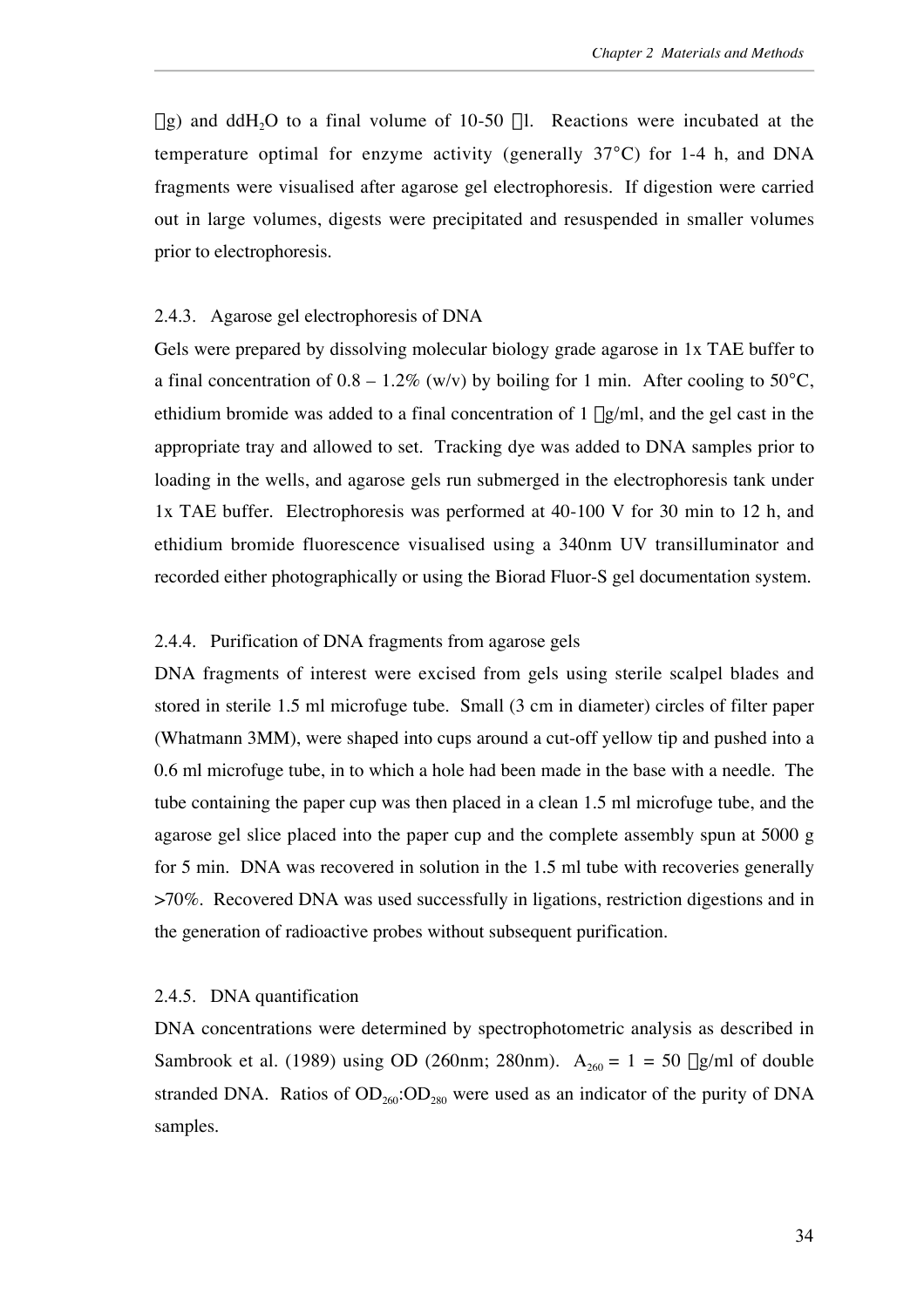## 2.4.6. Phenol:chloroform extraction

Organic solvents were used to extract protein and lipid from DNA preparations to improve the purity of the sample. Phenol was distilled from a crystalline product and equilibrated with 1M Tris pH 8.0, or purchased in pre-equilibrated form (Astral). Phenol:chloroform (1:1) solution was prepared by mixing equal volumes of equilibrated phenol and AR grade chloroform (BDL).

Prior to extraction, the volume of DNA samples was adjusted to 800 µl with ddH20, the solution transferred to a sterile  $1.5$  ml microfuge tube and then  $300 \mu$ l of organic solvent added and followed by vortexing. The phases were separated by centrifugation at 13,000 g for 5 min and the aqueous phase removed to a new tube. For volumes larger than 1.5 ml, extractions were performed in SS-34 tubes with equal volumes of organic solvents and centrifugations carried out at 20,000 g for 10 min in a Sorvall centrifuge. Generally, phenol extractions were followed by two separate subsequent phenol:chloroform extractions, and a final chloroform extraction before the DNA sample was precipitated and described in section 2.4.7.

# 2.4.7. DNA precipitation

DNA precipitation was performed by adding 0.1 volumes of 3M sodium acetate (pH 5.2) and either 0.7 volumes of ice-cold isopropanol or 2 volumes of absolute ethanol, the solution was then mixed well and incubated at -20 C for 30 min. The DNA sample was centrifuged at 13,000 g for 30 min and the supernatant removed. DNA pellets were washed with 70% ethanol and allowed to air dry at room temperature, after which time they were resuspended in the appropriate volume of TE buffer or ddH20. Alternatively, DNA was precipitated from large volumes by centrifugation in SS-34 tubes at 20,000 g for 30 min.

# 2.4.8. Generation of radioactive probes

Radioactive probes were prepared by random oligonucleotide-primed synthesis (oligolabelling) using  $\alpha$ -32P dATP (Geneworks; 10 mCi/ml, specific activity  $\sim$ 3000 Ci/mmol). Probes were radioactively labelled using the Megaprime (Amersham) or Prime-a-Gene (Promega) oligolabelling kits as described in the accompanying protocols, as modified from Feinberg & Vogelstein (1983). Generally, 25 ng of linear DNA recovered from agarose gel fragments was used as template for bulk synthesis.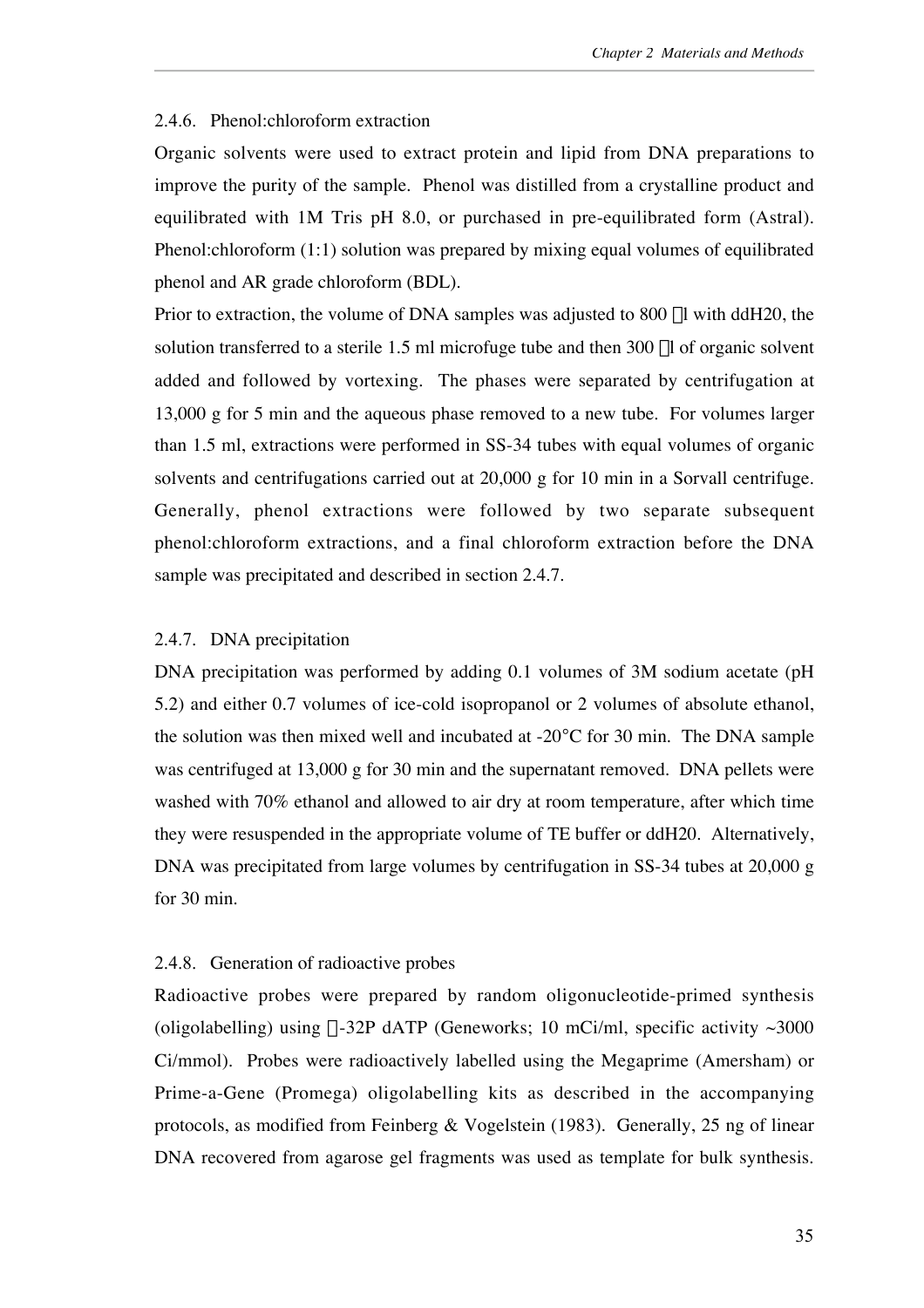After labelling, unincorporated dATP was separated from the labelled probe by precipitation. Precipitation of the labelled probe was achieved by adding spermine to a final concentration of  $7.5 \mu M$  and incubating on ice for 20 min before centrifugation at 15,000 g for 15 min. The supernatant containing unincorporated label was removed and the probe resuspended in 100 µl 10 mM EDTA, 0.5% SDS. Prior to use, the labelled probe was denatured at 100 C for 5 min and placed on ice immediately for 3 min to prevent re-annealing. An appropriate volume of the probe was then used in the hybridisation experiment.

#### 2.4.9. Determination of specific activity

The determination of specific activity of labelled probes was carried out using the TCA precipitation technique as described in Ausubel (1996). Two glass fibre filters (Whatman) were spotted with  $12$   $\mu$ l of reaction mix; one was placed in a vacuum manifold and washed three times with 10 ml 10% trichloroacetic acid to precipitate labelled DNA and remove any unincorporated nucleotides; the second was left untreated. Both filters were then dried using a spot lamp and placed in scintillation vials containing 10ml of biodegradable Starscint scintillation fluid (Packard). Specific activity was calculated as described in Sambrook et al. (1989) after scintillation counting. When using 25 ng of DNA and 50  $\mu$ Ci of radiolabelled dATP, typical specific activities were  $\sim$ 1.5 x 10<sup>9</sup> cpm/ $\mu$ g.

# 2.4.10. Cloning and ligation reactions

When necessary, plasmids with identical ends were dephosphorylated to prevent religation. Using Calf Intestinal Alkaline Phosphatase (CIP) (Promega) as described in Sambrook et al. (1989), 50  $\mu$ l reactions containing 1-5  $\mu$ g of digested vector, 10  $\mu$ l 5x CIP buffer and 0.1 U CIP were incubated at 37 C for 1 h. The enzyme was then inactivated by heating at 65 C for 10 min in the presence of EDTA. Ligation reactions were performed using T4 DNA ligase (Promega) as described in Sambrook et al. (1989). Generally reactions were carried out in 10  $\mu$ l total volumes with a 3:1 insert: vector ratio using  $1 \mu 10X$  T4 Ligase buffer (containing 10 mM ATP), T4 Ligase  $(0.3 \text{ U})$  and ddH<sub>2</sub>O to 10 µl. Reactions were incubated 4-16 C for 16 h.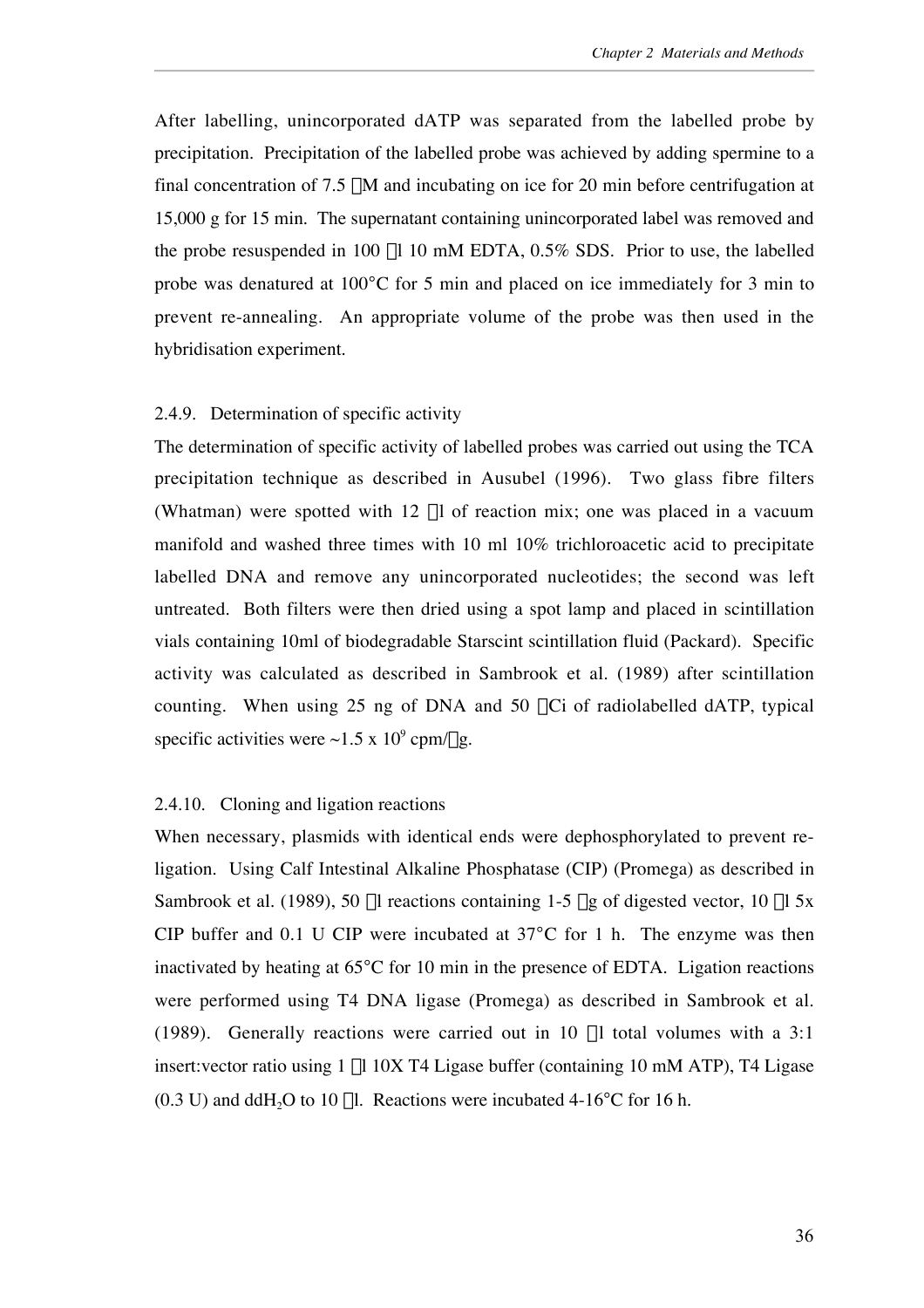## 2.4.11. Plasmid DNA preparation

Plasmid DNA was prepared using the SDS-alkaline lysis method as modified by Birnboim & Dolby (1979). Plasmid DNA was isolated from small-scale (1-10 ml) and large-scale (>100 ml) cultures using Qiagen Spin Miniprep Kit and Maxiprep Kit columns respectively, as described in Sambrook et al. (1989) or accompanying protocols.

Plasmid DNA prepared as described in Sambrook et al. (1989) required the bacterial cells to be pelleted by centrifugation at 3000 g for 10 min. The bacterial pellet was then resuspended in Solution I (300 µl small scale; 10 ml large scale) and incubated at room temperature for 15 min. Cells were lysed by the addition of Solution II (300  $\mu$ l small scale; 10 ml large scale). Ice-cold Solution III was added (300 µl small scale; 10 ml large scale) to denature bacterial proteins and chromosomal DNA. The sample was mixed well and incubated on ice for 15 min. Precipitated material was pelleted by centrifugation at 13,000 g for 15 min and the supernatant extracted with phenol:chloroform and chloroform (section 2.4.6) before plasmid DNA was subjected to ethanol precipitation (section 2.4.7). The resulting DNA pellet was resuspended in an appropriate volume of  $ddH<sub>2</sub>O$  or TE buffer and the concentration determined spectrophotometrically.

# 2.4.12. DNA sequencing

Nucleotide sequencing of plasmid or phage DNA was performed using the dye terminator cycle sequencing method. This process utilises the dideoxynucleotidemediated chain termination reaction (Sanger et al., 1977) to alternatively incorporate one of four nucleotides, differentially labelled with a fluorescent tag that can be detected and identified as they pass by a laser within the DNA sequencing apparatus.

Sequencing reactions were generally 20 µl and contained template DNA (200 ng) plasmid DNA or 1 mg phage DNA); primer (3.2 pmol for plasmid sequencing or 20 pmol for phage sequencing), 4  $\mu$ l (1/2 reaction) Big Dye Terminator reaction mix (Applied Biosystems) and ddH<sub>2</sub>O to 20  $\mu$ l. Thermal cycling conditions consisted of 30 cycles of 94 C for 30 s, 50 C for 15 s and 60 C for 4 min. Reactions were ethanol precipitated (section 2.4.7) and loaded onto an Applied Biosystems 310 DNA sequencer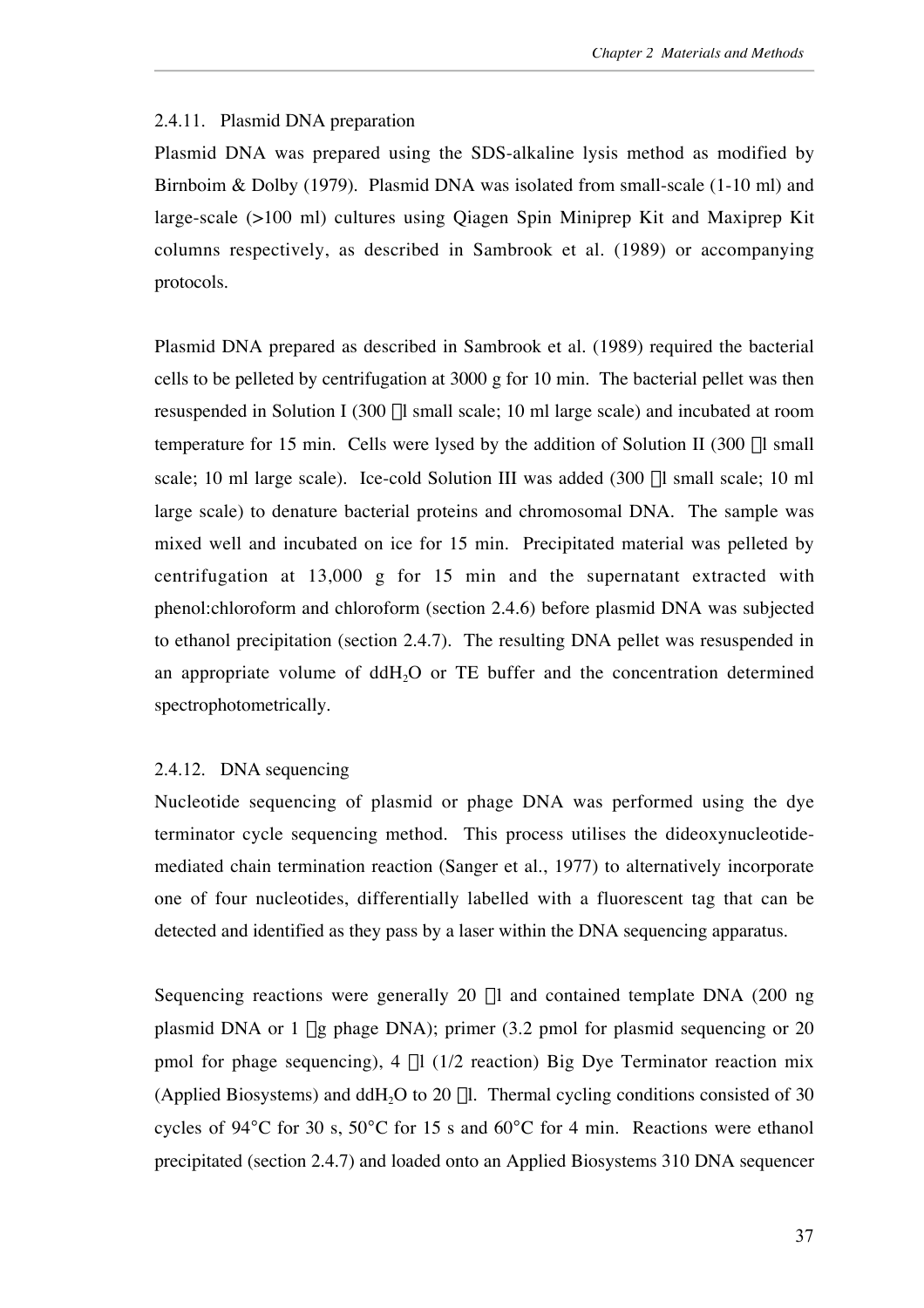according to the suppliers' instructions. Resulting chromatograms were edited using EditView software (Applied Biosystems), and corrected sequences aligned and analysed using Sequencher software.

## 2.4.13. Southern blotting

DNA was transferred from agarose gels to nylon membranes as described in Sambrook et al. (1989) and Amersham membrane protocols; as modified from Southern (1975). DNA of interest was subjected to agarose gel electrophoresis and transferred to Nytran-N (Schleicher & Scheull) or Hybond-N, -N+ or NX (Amersham) using the capillary blot transfer method overnight in Southern transfer solution or 0.4 M sodium hydroxide (Hybond-N+). DNA was covalently linked to membranes by baking at 80 C for 2 h, or by exposure to UV light (312 nm) on a Spectroline TC-312A UV-transilluminator (Medos Company, Brisbane) for 3 min.

Membranes were prepared for hybridisation by incubating in 100 ml of DNA hybridisation solution at 60 C for at least 1 h, prior to the addition of radioactively labelled probe (see section 2.4.8). The final volume of hybridisation solution was no greater than 200  $\mu$ l per cm<sup>2</sup> membrane and the denatured probe was added at a final concentration of no less than  $5 \times 10^6$  cpm/ml. The hybridising membrane was incubated at 65 C for at least 16 h, after which it was washed (3 x 30 min) with 200 ml of wash solutions at 65 C. Hybridised membranes were exposed to Phosphorimager screens for 3-12 h. Phosphorimager screens were read by a Phosphorimager (Molecular Dynamics) at 100-micron resolution. Images were processed using ImageQuant software (Molecular Dynamics).

# 2.4.14. Polymerase Chain Reaction

Polymerase Chain Reaction (PCR) was carried out as described in Ausubel et al. (1996), as modified from Saiki et al. (1988). Generally, reaction volumes were  $25 \mu$ l and contained template DNA (50 ng of plasmid or fragment; 500 ng of phage DNA); dNTPs (0.2 mM each); 2 mM magnesium chloride; 0.5 U Taq polymerase (Promega or Fisher Biotech); 20 pmol of each primer and ddH<sub>2</sub>O. Reactions were performed in either 0.6 ml or 0.2 ml microfuge tubes using a MJ Research Inc. PTC-100 Thermal Cycler or Hybaid Thermal Cycler. Programs varied depending on reactions but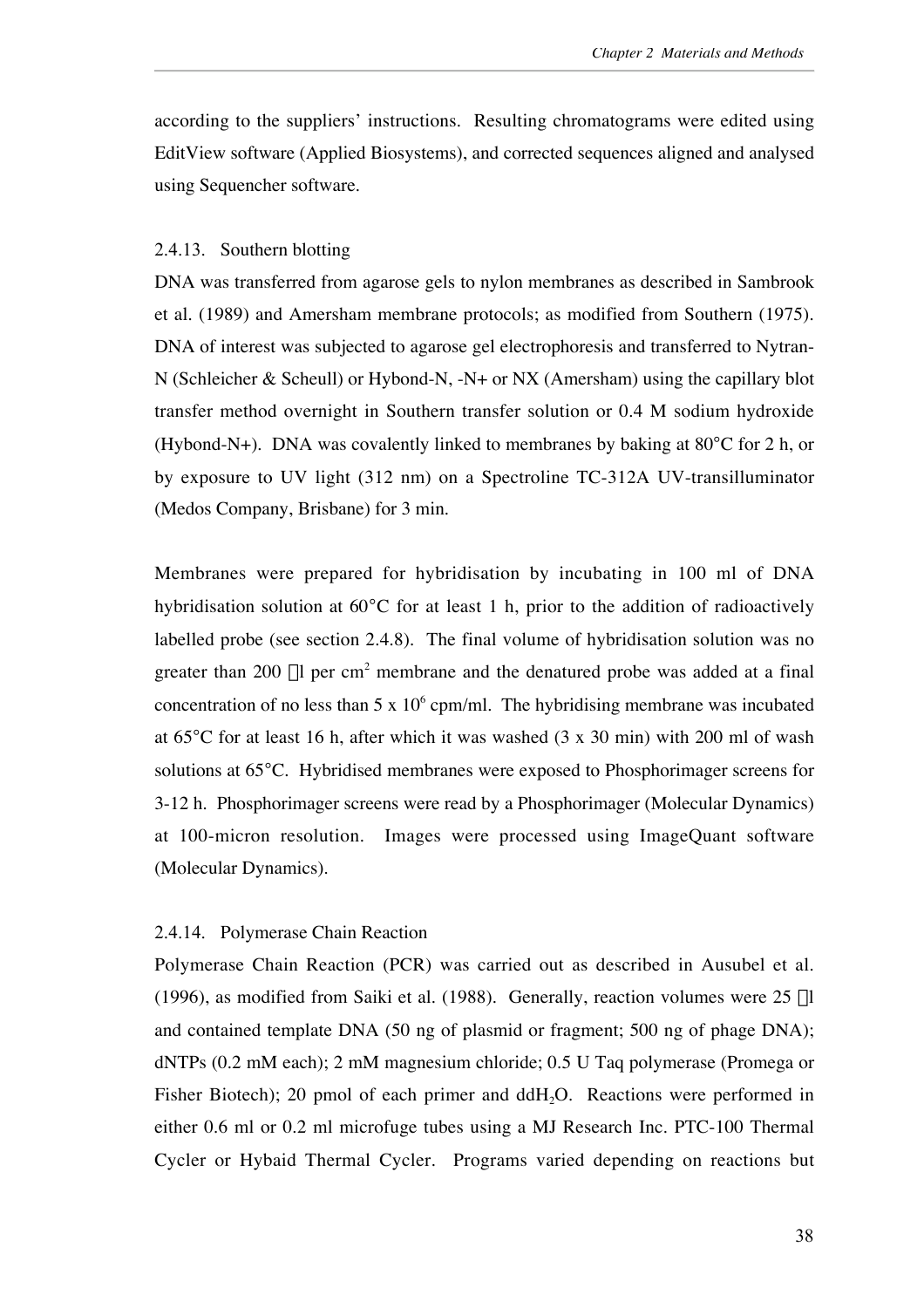generally the thermal cycler was programmed to perform one denaturing cycle of 94 C for 2 min, then 30-35 cycles of 94 C for 30 s, annealing (45-65 C) for 30 s, and extension at 72 C for 1 min/kb of DNA to be amplified. All programs contained a final hold cycle at 4 C. Amplified DNA was analysed using agarose gel electrophoresis (0.6-1.2%) and fragments of interest were excised and purified from gel for further experiments.

2.4.15. Oligonucleotides

Primers used for PCR and DNA sequencing were designed using MacVector software and custom designed by various companies (Gibco BRL, Sigma). Primers were resuspended from dried pellets in  $ddH<sub>2</sub>O$  to a final stock solution concentration of 200  $\mu$ M and stored at -20 C. Working solutions were diluted from this stock for use in reactions.

| 50x TAE Buffer                | (per litre) 242 g Tris base; 57.1 ml glacial acetic acid;<br>100ml 0.5M EDTA pH 8.0 |
|-------------------------------|-------------------------------------------------------------------------------------|
| DNA hybridisation<br>Solution | $0.5\%$ (w/v) BLOTTO; 2x SSC; 0.5% (w/v) SDS                                        |
| Ethidium bromide              | Stock 10mg/ml                                                                       |
| Solution I                    | 50 mM glucose; 10 mM EDTA; 25 mM Tris pH 8.0;<br>RNase 10 µg/ml; lysozyme 10mg/ml   |
| Solution II                   | 0.2 M sodium hydroxide; $1\%$ (w/v) SDS                                             |
| <b>Solution III</b>           | (per litre) 600 ml 5 M potassium acetate;<br>115 ml glacial acetic acid             |
| Southern Transfer<br>Solution | 1 M ammonium acetate, 20 mM sodium hydroxide                                        |
| <b>TE Buffer</b>              | 10 mM Tris.HCl pH 8.0; 1 mM EDTA                                                    |
| Tracking dye                  | $(6x)$ 40% (w/v) sucrose; 0.25% (w/v) bromophenol blue                              |
| Wash solution                 | $2x$ SSC; 0.1% (w/v) SDS                                                            |

Table 2.6. Solutions associated with DNA manipulation methods.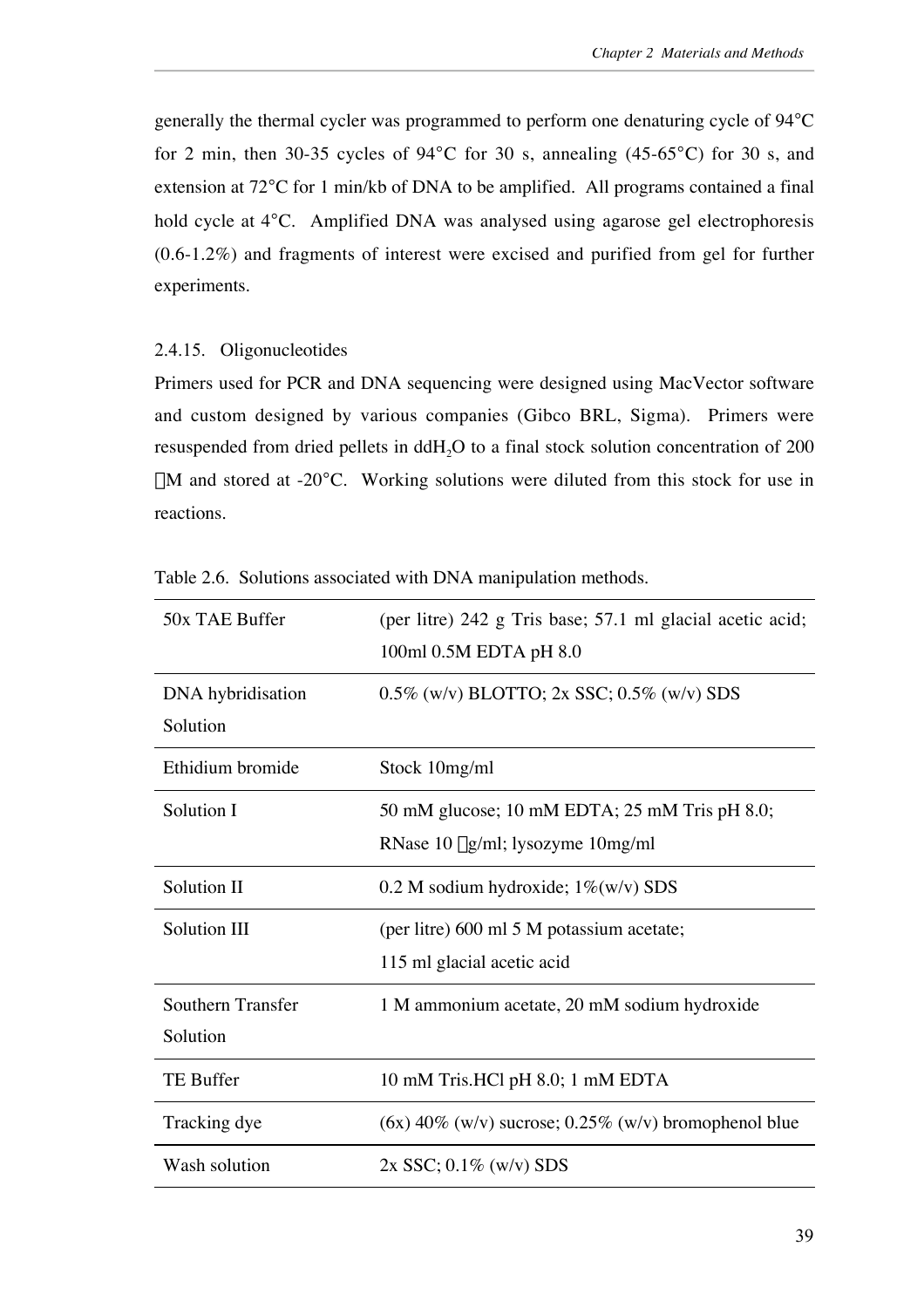## **2.5. RNA MANIPULATION METHODS**

#### 2.5.1. Removing ribonucleases from equipment and work area

Standard procedures were followed when working with RNA to ensure samples were not contaminated with RNases. Clean gloves were worn at all times, and changed frequently. All containers were either sterile disposable plastic-ware, or glassware that had been baked at 200 C for at least 12 h. Filter pipette tips were routinely used. Solutions were treated with 0.1% diethyl pyrocarbonate (DEPC) for 12 h and autoclaved. Solutions that could not be treated with DEPC were prepared using DEPCtreated  $H<sub>2</sub>O$  and sterilised by passing through 0.2  $\mu$ m filters. RNases were removed from plasticware using RNA-zap (Ambion) followed by rinsing in DEPC-treated  $ddH<sub>2</sub>0.$ 

## 2.5.2. Extraction and purification of RNA from coral tissue

Total RNA was extracted from frozen embryonic and adult tissue using the acid guanidinium thiocyanate/phenol:chloroform extraction method as described by Chomczynski and Sacchi (1987). Coral tissue or embryos were ground to a fine powder under liquid nitrogen and mixed with RNAwiz (Ambion) to prepare total RNA as described in accompanying protocols.  $Poly(A)$ + RNA was extracted from total RNA using the PolyATract mRNA Isolation System IV (Promega) as described in the accompanying protocols for small-scale mRNA isolation.

## 2.5.3. RNA quantification

Samples of RNA were quantitated spectrophotometrically as described in Sambrook et al. (1989). OD (260nm)  $1 = 40 \mu g/ml RNA$ .

# 2.5.4. Quantitative PCR

Quantitative PCR was routinely used to compare mRNA levels throughout development. For this purpose, first-strand cDNA was prepared from  $5 \mu$ g aliquots of total RNA using the Amersham First-Strand cDNA Synthesis Kit. The resulting singlestranded cDNAs were used as templates in quantitative PCR reactions. PCR reactions were carried out using primers designed with Primer Express<sup>™</sup> 1.5 software (ABI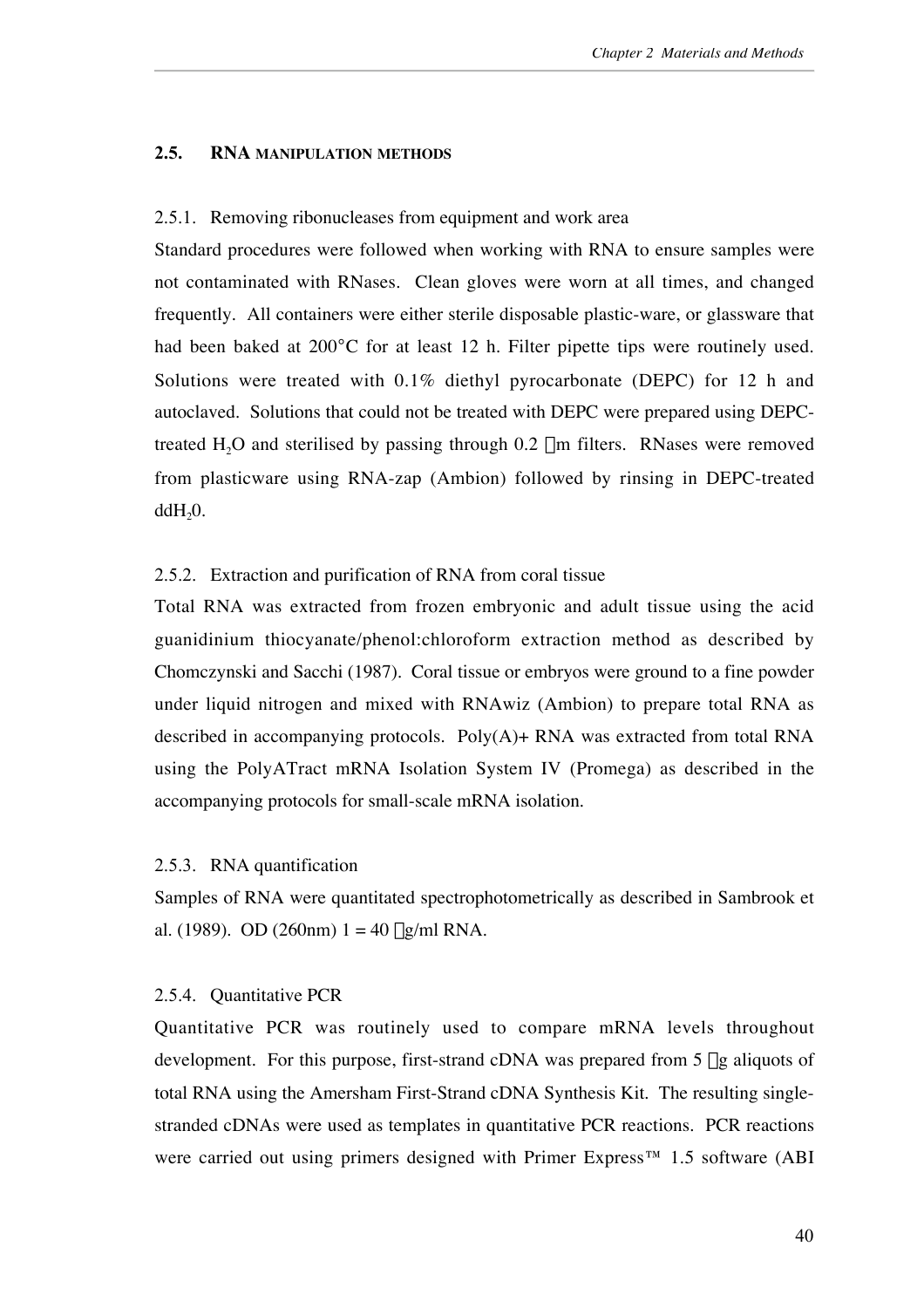Applied Biosystems), and SYBR® Green PCR Master Mix (ABI Applied Biosystems). Reactions were run on an ABI 7700 Quantitative PCR System, using SDS Sequence Detection System analysis software (ABI Applied Biosystems). Non-specific amplification products were minimised by optimising the primer pair concentrations prior to experimentation. Optimal primer concentrations were determined to be 50 nm. Product specificity was also checked after each experimental assay using a dissociation curve to determine the melting temperature of the specific product.

First-strand cDNA was prepared from thirteen different stages of coral development, from egg to post-settlement, collected during a single spawning event of November 2001 at Geoffrey Bay, Magnetic Island. As temporal development of coral embryos and planulae is strongly dependent of a number of factors, most importantly water temperature, embryos and planulae from different years were not be compared.

The level of expression of each gene of interest (the target) was expressed relative to that of *integrin-*b subunit (the endogenous reference), a uniformly expressed coral gene, in order to control for variations in the quantity and quality of target mRNA in different samples. Relative levels of gene expression were calculated as outlined in User Bulletin #2 of the ABI Prism 7700 Sequence Detection System compendium. Relative quantitation of both the experimental target and the endogenous reference was determined using the relative standard curve method. Stock DNA of each gene of interest was accurately diluted ten-fold to give five stock DNA samples with relative dilution values of 1, 0.1, 0.01, 0.001 and 0.0001, of which the resulting values can be used to form a standard curve. For each experimental sample, the amount of target and endogenous reference was determined from the appropriate standard curve. The target amount was then divided by the endogenous reference amount to obtain a normalised target value, without units, expressed as mRNA copy number. The standard deviation of the quotient is calculated using the standard deviations of the target and endogenous reference values using the following formula:

$$
cv = \frac{s}{\overline{X}} = \frac{std.dev}{mean.value}
$$
 where: 
$$
cv = \sqrt{cv_1^2 + cv_2^2}
$$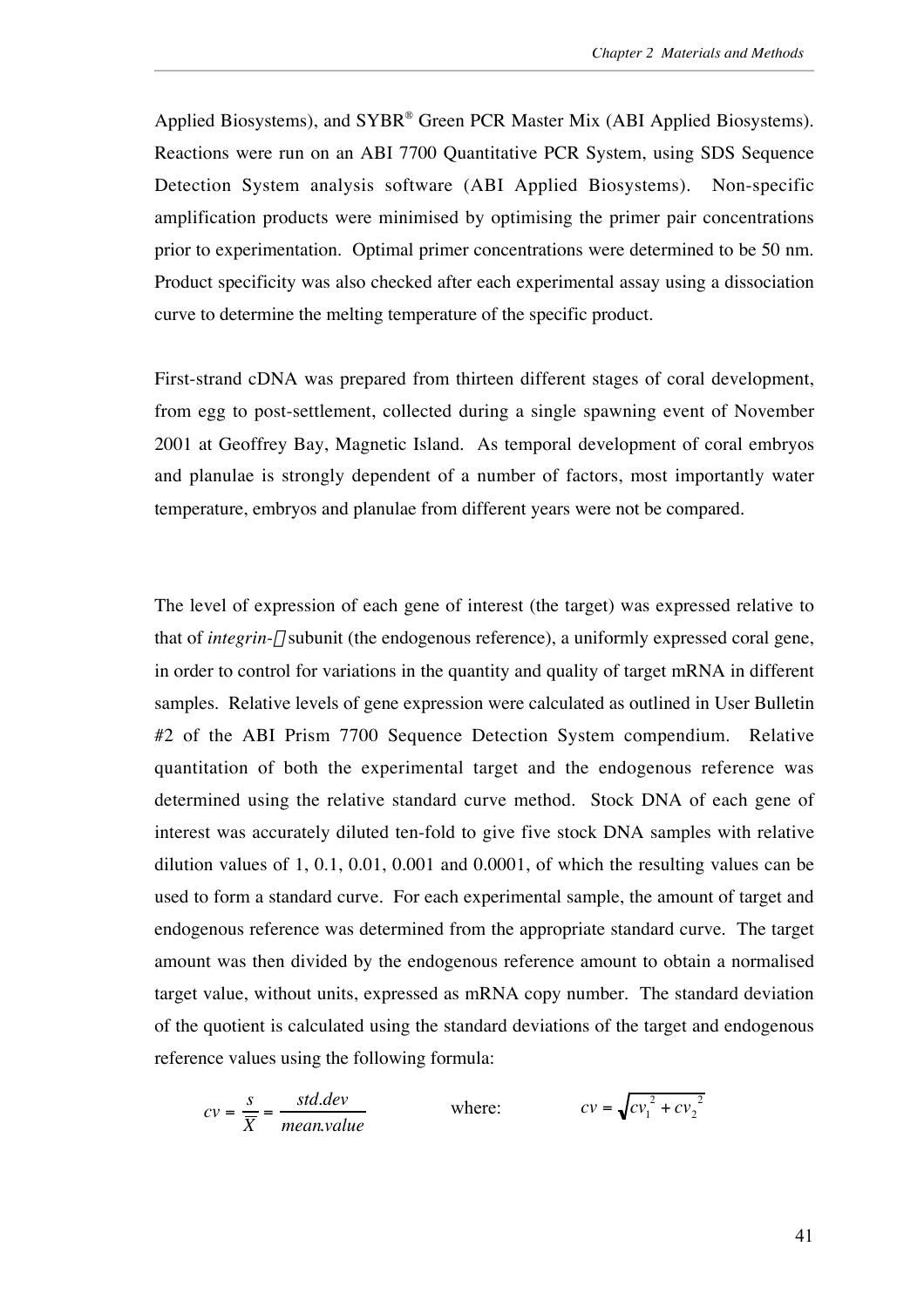Real-time quantitative PCR assays were carried out in 96-well plate with optical caps (ABgene), suitable for use with the ABI SDS 7700. Each assay was performed in triplicate while pipetting errors were reduced by increasing pipetting volumes and working from master mixes for each gene to be assayed.

Each PCR reaction consisted of 50 nm of forward primer, 50 nm reverse primer, 15.75  $\mu$ l SYBR Green PCR Master Mix (Applied Biosystems), 31.25  $\mu$ l Milli-Q H2O and 1  $\mu$ l of template first-strand cDNA. Thermal cycler conditions were as follows: 50 C for 2 min, 95 C for 10 min followed by 40 cycles of 95 C (15 sec), 60 C (1 min). Completed reactions were then held at 15 C. The resulting data was analysed using the SDS 7700 software and exported to Microsoft Excel for normalisation to the endogenous control.

With each new first-strand cDNA preparation, the endogenous reference control must also be repeated with the target genes before data can be normalised.

## 2.1.5. Agarose gel electrophoresis of RNA

For electrophoresis of RNA, agarose gels were prepared by dissolving 0.5 g agarose in 36 ml of boiling DEPC-treated water and adding 5 ml 10x MOPS; 9 ml formaldehyde and DEPC-treated water to a final volume of 50 ml. After cooling to 50 C, the mixture was poured into gel casting apparatus and allowed to set. The set gel was placed in an electrophoresis tank and submerged in 1x RNA agarose gel running buffer. Prior to loading, RNA samples and markers  $(5 \mu l)$  were prepared for electrophoresis by the addition of  $1\mu$ l 10X MOPS; 3.5  $\mu$ l formaldehyde; 10  $\mu$ l formamide; 0.5  $\mu$ l ethidium bromide (10 mg/ml) and incubating at 65 C for 15 min before chilling on ice for 5 min. 2 ml of tracking dye was then added to each sample before being loaded onto the gel. Electrophoresis was carried out at 100 V for 60-90 min. The RNA/fluorescence was documented using a 312 nm UV transilluminator and a photographic gel documentation system.

# 2.1.6. Northern blotting

After electrophoresis, RNA was transferred to Nytran-N nylon membranes (Schleicher & Scheull) by capillary blotting. RNA was irreversibly linked to the nylon membrane by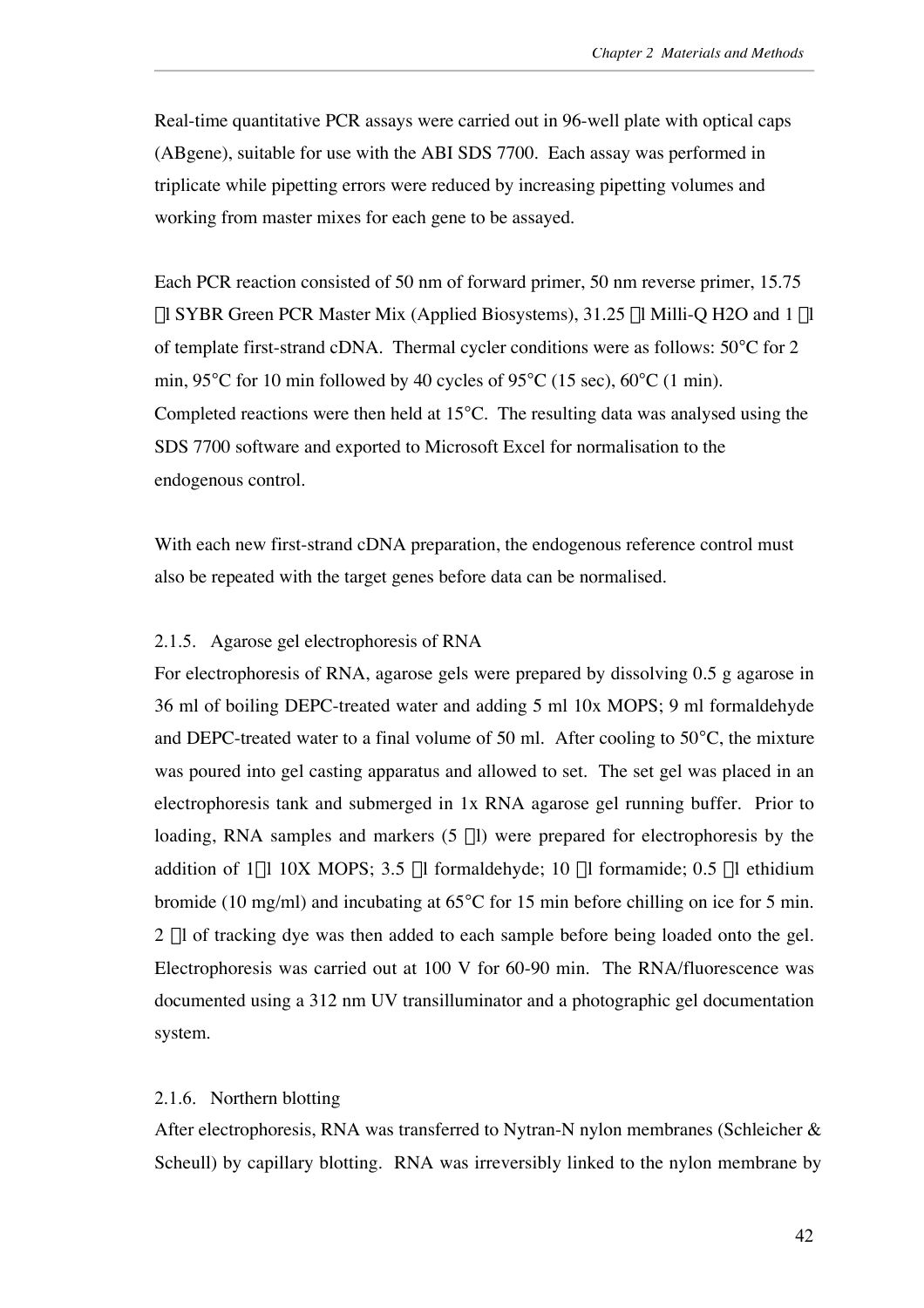cross-linking using a 2 min exposure to UV light (312 nm) and baking at 80 C under vacuum for 2 h. Membranes were prepared for hybridisation by soaking in 25 ml of RNA hybridisation solution at 48 C for at least 1 h. Radioactively labelled probes were prepared as described in section 2.4.8 using the Prime-a-Gene oligolabelling kit (Promega). Hybridisation was carried out in 15 ml of RNA hybridisation solution at 48 C for 16-24 h. Membranes were washed (3x30 min) at 65 C with 200 ml of wash solution before exposure to a Phosphorimager screen for 4-16 h. Phosphorimager screens were processed at 100-micron resolution and the images manipulated using the ImageQuant software.

## 2.1.7. Coral embryo in situ hybridisation

Spatial and temporal gene expression patterns were examined by in situ hybridisation of coral embryos, at various stages of development using RNA probes (riboprobes) containing digoxigenin (DIG). After hybridisation, the distribution of riboprobes was determined using enzyme-coupled antibodies directed against the incorporated DIG.

Prior to in situ hybridisation, coral embryos were treated with xylene and detergents to partially damage cell membranes and remove lipid bodies that provide buoyancy to embryos but interfere with the probing process. Riboprobes were generally hydrolysed prior to use, to allow greater penetration into coral tissue.

# 2.1.7.1. Embryo preparation

Prior to use, embryos were allowed to come to room temperature in the 100% methanol in which they had been stored at -20 C, after which they were rehydrated through an ethanol series to 50%. Prior to a 12 h treatment at 4 C in RIPA (although this step was sometimes emitted), embryos were dissected if necessary with "micro-knives" fashioned using the thinnest available razorblades, broken into to widths of around 5 mm, and attached to the end of wooden skewers. All sectioning was carried by hand, orientating embryos and planulae in a groove in an agar dish and sectioning through the plane of interest. Embryos were never mounted in paraffin or resin, nor were they frozen for sectioning purposes. In general, embryos and planulae were sectioned prior to staining, but in some instances sectioning of stained samples was carried out for the purposes of microscopy and photography.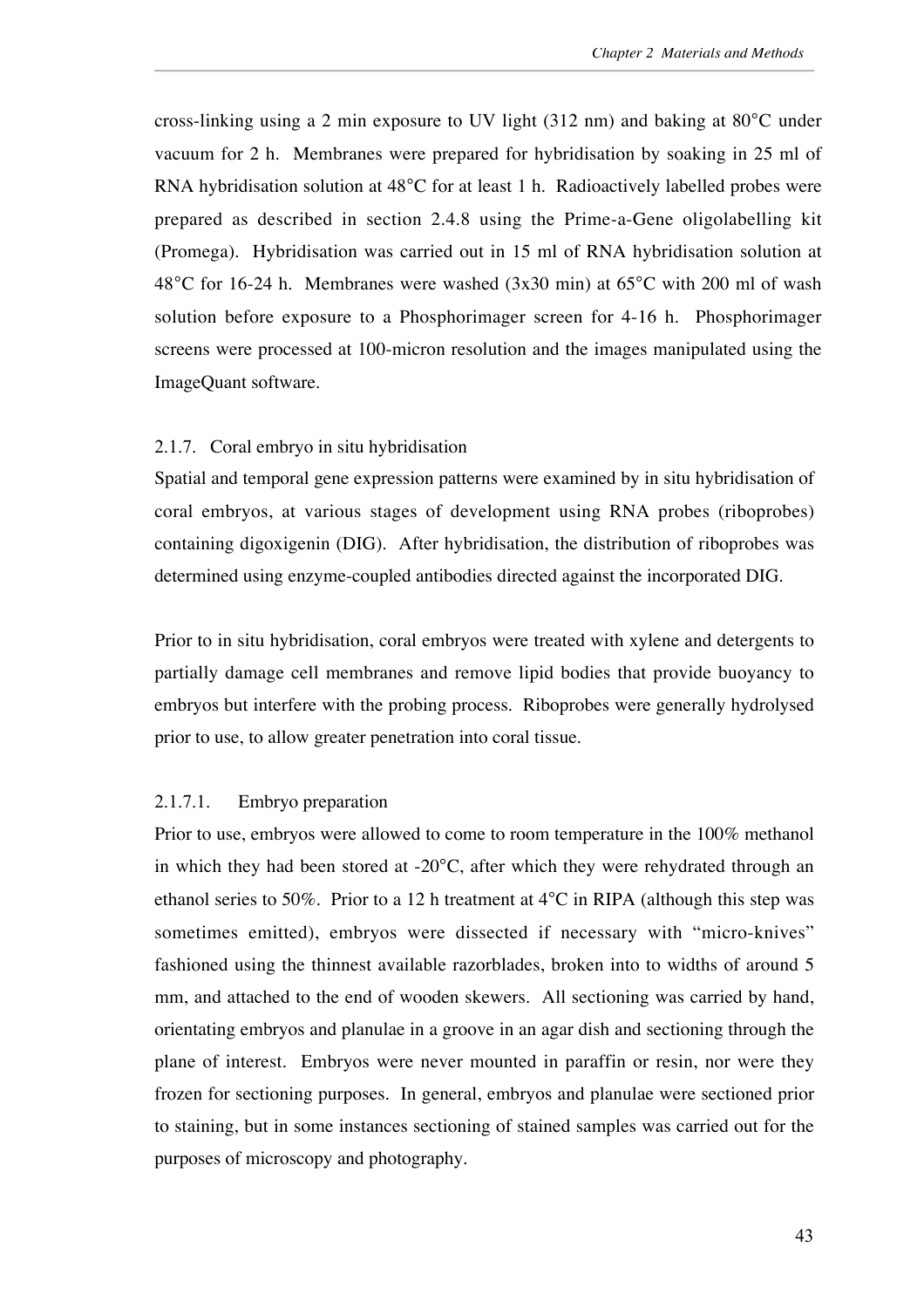After the RIPA treatment, embryos were then dehydrated through a methanol series and transferred to 100% ethanol prior to treatment with xylene for 2 h. Residual xylene was removed by washing (3 x 30 min) with 100% ethanol, after which the embryos were rehydrated through an ethanol series and washed with PBT. The PBT solution was then gradually replaced with hybridisation solution, in which the embryos were incubated at 56 C for 3 h.

#### 2.1.7.2. Riboprobe synthesis

Digoxigenin (DIG)-labelled RNA probes were synthesised using run-off transcription as described in Kucharski et al. (2000). The vector containing the cDNA corresponding to the probe template was linearised such that digestion produced a 5'- overhang at the 5'- end of the cDNA insert. Template DNA (1 mg) was then added to 50 mM Tris, pH 8.0 containing 8 mM magnesium chloride, 2 mM spermidine, 50 mM sodium chloride, 9 mM DTT, 40 U RNAsin (Promega), 2 ml 10x DIG RNA labelling mixture (Boehringer Mannheim) (6.5 mM UTP; 3.5 mM DIG-UTP; 10 mM ATP; 10 mM CTP; 10 mM GTP) and 30 U of either T3 or T7 RNA Polymerase (Promega) in a total reaction volume of 20  $\mu$ l. The reaction was then incubated at 37 C for 2 h and stopped by the addition of  $2\mu$ l of 0.2 M EDTA. 2  $\mu$ l of the reaction was then analysed by RNA agarose gel analysis,  $2 \mu l$  was used for spectrophotometric quantitation and the remaining sample was salt/ethanol precipitated (see section 2.4.6) and resuspended in 100  $\mu$ l RNase-free ddH<sub>2</sub>O for use in hybridisation.

After synthesis, riboprobes were partially hydrolysed to facilitate penetration of the probe into treated tissue. Hydrolysis was carried out in a reaction volume of  $55.5 \mu l$ containing 50 µl of precipitated RNA probe and 5.5 µl sodium carbonate buffer. The reaction was incubated at 60 C for 30-40 min and stopped by neutralisation with 4  $\mu$ l 3 M sodium acetate, pH 5.2. After this, the RNA probe was precipitated by the addition of 40 µg tRNA and 300 µl absolute ethanol followed by centrifugation at 13,000 g for 15 min. Probes were resuspended in RNA probe resuspension buffer at a final concentration of 50  $\mu$ g/ml for storage at -20 C and use.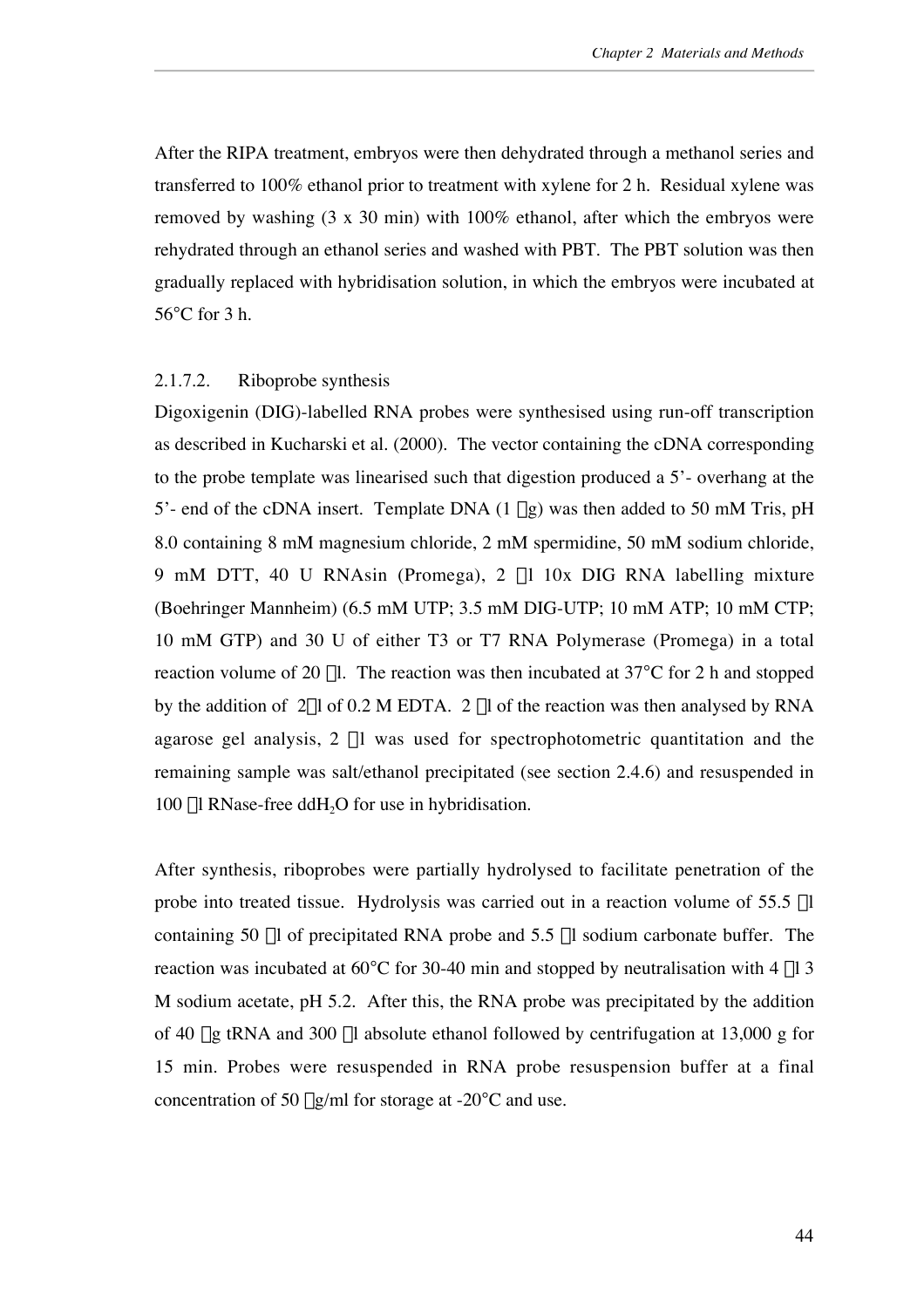To determine the extent of DIG incorporation, serial dilutions of the hydrolysed probe were prepared using RNase-free ddH<sub>2</sub>O and dot blotted onto nitrocellulose membrane (Schleicher & Scheull) alongside a standard.  $0.5$  µl aliquots of dilutions were spotted onto the nitrocellulose and then permanently immobilised by baking at 80 C for 2 h. Baked membranes were placed in blocking buffer for 30 min at 4 C, and then transferred to a solution of alkaline phosphatase conjugated anti-DIG antibody (Boehringer-Mannheim), diluted 1:1500 in PBS, for 60 min at room temperature. Afterwards, the membrane was washed several times in PBS to remove residual antibody.

## 2.1.7.3. Riboprobe hybridisation and detection

Hydrolysed probes, suspended in hybridisation solution, were added to the embryos to a final concentration of  $0.1$ -1.0  $\mu$ g/ml and incubated at 56 C for 48-72 h. This was followed by extensive washing in hybridisation wash solution at 56 C (2 x 5 min; 4 x 30 min; 1 x 12 h; 3 x 30 min) to remove residual unbound probe before the hybridisation solution was gradually replaced with PBT (3 x 10 min) and cooled to room temperature. In order to reduce non-specific binding by the anti-DIG antibody, embryos were first blocked for 30 min in 5% (v/v) normal goat serum in PBT, before transfer to alkaline phosphatase conjugated anti-DIG antibody (Boehringer-Mannheim) diluted in PBS to 1:1500. After incubation at room temperature for 2 h, unbound secondary antibody was removed by washing (5 x 30 min) with PBT and embryos then rinsed (2 x 5 min) in NTMT prior to the addition of the substrate. The colour reaction was initiated by transferring the embryos into either BM purple solution (Boehringer Mannheim) or NTMT containing 450 ng/ $\mu$ l NBT and 230 ng/ $\mu$ l BCIP followed by incubation in the dark for up to 48 h. Placing the embryos in PBS and washing several times terminated the colour reaction. Embryos were placed in 70% (v/v) glycerol to clear tissue before mounting in 90% (v/v) glycerol in preparation for photography. Embryos were viewed under a Zeiss Axioscope microscope and images were captured using a SPOT digital camera and processed using Adobe Photoshop.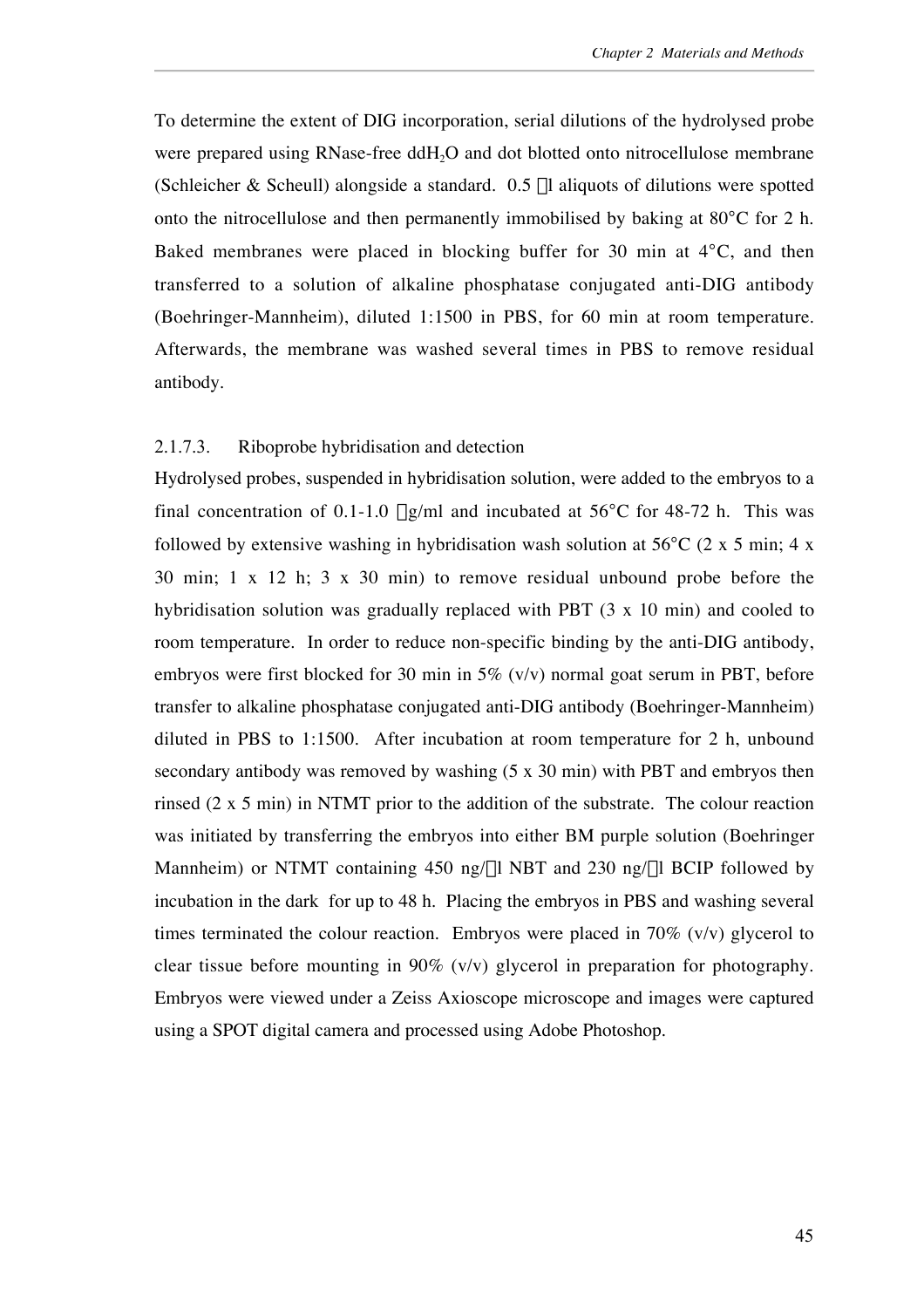| Denhardt's Solution                   | (50X Stock): $1\%$ (w/v) bovine serum albumin; $1\%$<br>$(w/v)$ Ficoll; 1% $(w/v)$ PVP                                                                                                                          |
|---------------------------------------|-----------------------------------------------------------------------------------------------------------------------------------------------------------------------------------------------------------------|
| Embryo hybridisation<br>solution      | 50% (v/v) formamide; 4x SSC; 1x Denhardt's<br>solution; 5 $\mu$ g/ml heparin; 5% (w/v) dextran sulphate;<br>250 $\mu$ g/ml tRNA; 500 $\mu$ g/ml denatured sonicated<br>salmon sperm DNA; $0.1\%$ (v/v) Tween 20 |
| Embryo hybridisation wash<br>solution | 4x SSC; 50% (v/v) formamide; $0.1\%$ (v/v) Tween 20                                                                                                                                                             |
| Ethidium bromide stock                | 10 mg/ml ethidium bromide in ddH <sub>2</sub> 0                                                                                                                                                                 |
| MOPS (10x Stock)                      | 0.2 M MOPS; 0.1 M sodium acetate; 0.1 M sodium<br>hydroxide, pH 7.0                                                                                                                                             |
| <b>NTMT</b>                           | 100 mM sodium chloride; 5 mM magnesium<br>chloride; $0.1\%$ (v/v) Tween 20; 100 mM Tris, pH 9.5                                                                                                                 |
| <b>PBS</b>                            | 137 mM sodium chloride; 27 mM potassium chloride;<br>10 mM disodium hydrogen phosphate; 2 mM<br>potassium dihydrogen phosphate; pH 7.2                                                                          |
| <b>PBT</b>                            | PBS; $0.1\%$ (v/v) Tween 20                                                                                                                                                                                     |
| RNA agarose gel                       | 1% (w/v) agarose; 1x MOPS; 18% formaldehyde                                                                                                                                                                     |
| RNA gel running buffer                | 1x MOPS; $20\%$ (w/v) formaldehyde                                                                                                                                                                              |
| RNA hybridisation solution            | 0.25 M sodium phosphate; 7% SDS, 50% formamide;<br>1 mM EDTA, pH 8.0                                                                                                                                            |
| RNA tracking dye                      | 50% (v/v) glycerol; 1 mM EDTA; $0.25\%$ (w/v)<br>bromophenol blue; 0.25% cyanol orange                                                                                                                          |
| <b>RIPA</b>                           | 150 mM sodium chloride; 1% (v/v) Nonidet P-40;<br>$0.5\%$ (v/v) sodium deoxycholate; $0.1\%$ (w/v) SDS; 1<br>mM EDTA; 50 mM Tris, pH 8.0                                                                        |
| Sodium carbonate buffer               | 400 mM sodium hydrogen carbonate;<br>600 mM disodium carbonate; pH 10.2                                                                                                                                         |

Table 2.7. Solutions associated with RNA manipulation methods.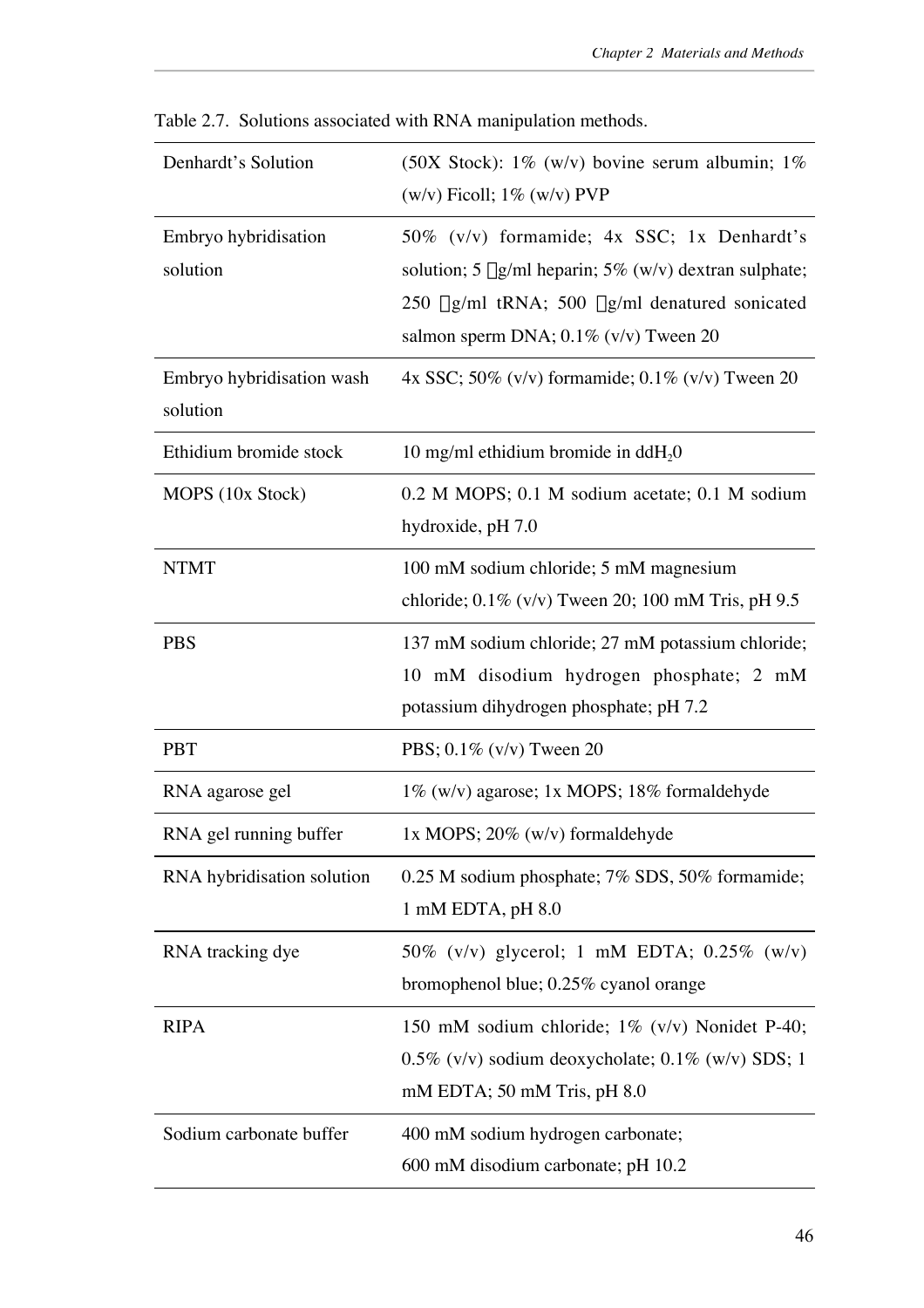TE buffer 10 mM Tris; 1 mM EDTA; pH 7.5 Wash solution (low stringency) 2x SSC; 0.1% SDS

#### **2.6. PROTEIN MANIPULATION METHODS**

## 2.6.1. Generation of recombinant fusion proteins

Fusion proteins were generally generated by cloning appropriate PCR products into Qiagen His-tag expression vectors (pQE-30, -31 or -32) or pGEX vectors (Pharmacia), and expressed either in M15 or BL21 *E. coli*.

# 2.6.1.1. Protein expression using pQE vectors

Expression of recombinant fusion proteins from pQE vectors was performed as described in The QIAexpressionist handbook (Qiagen), modified from Janknecht et al. (1991). The solubility of proteins expressed in this way was determined by fractionation of the cell lysate under non-denaturing conditions. This allowed the selection of appropriate conditions for small-scale expression, which in turn allowed optimisation of conditions for large-scale expression. Large-scale cultures were then grown and protein expression induced. In order to achieve large-scale cultures, a single bacterial colony was used to inoculate 10 ml of LB containing amp/kan, which was then placed in a 37 C shaking incubator overnight. A 3 ml aliquot of this culture was then used to inoculate 100 ml of LB containing amp/kan in a 250 ml flask, which was incubated at 37 C with shaking until  $OD<sub>600</sub>$  reached 0.6. At this point, protein expression was induced by the addition of IPTG to a final concentration of 1 mM, and the culture incubated for a further 4-5 h. Cells were then harvested by centrifugation at 4000 g for 20 min, and the pellet stored at -20 C overnight.

For protein extraction, pellets were thawed and then resuspended in 500 µl Buffer B then freeze/thawed twice to lyse the bacteria. Insoluble material was then removed by centrifugation at 10,000 g for 10 min and the supernatant removed to a fresh microfuge tube. Recombinant proteins were purified from the supernatant by the addition of 50 µl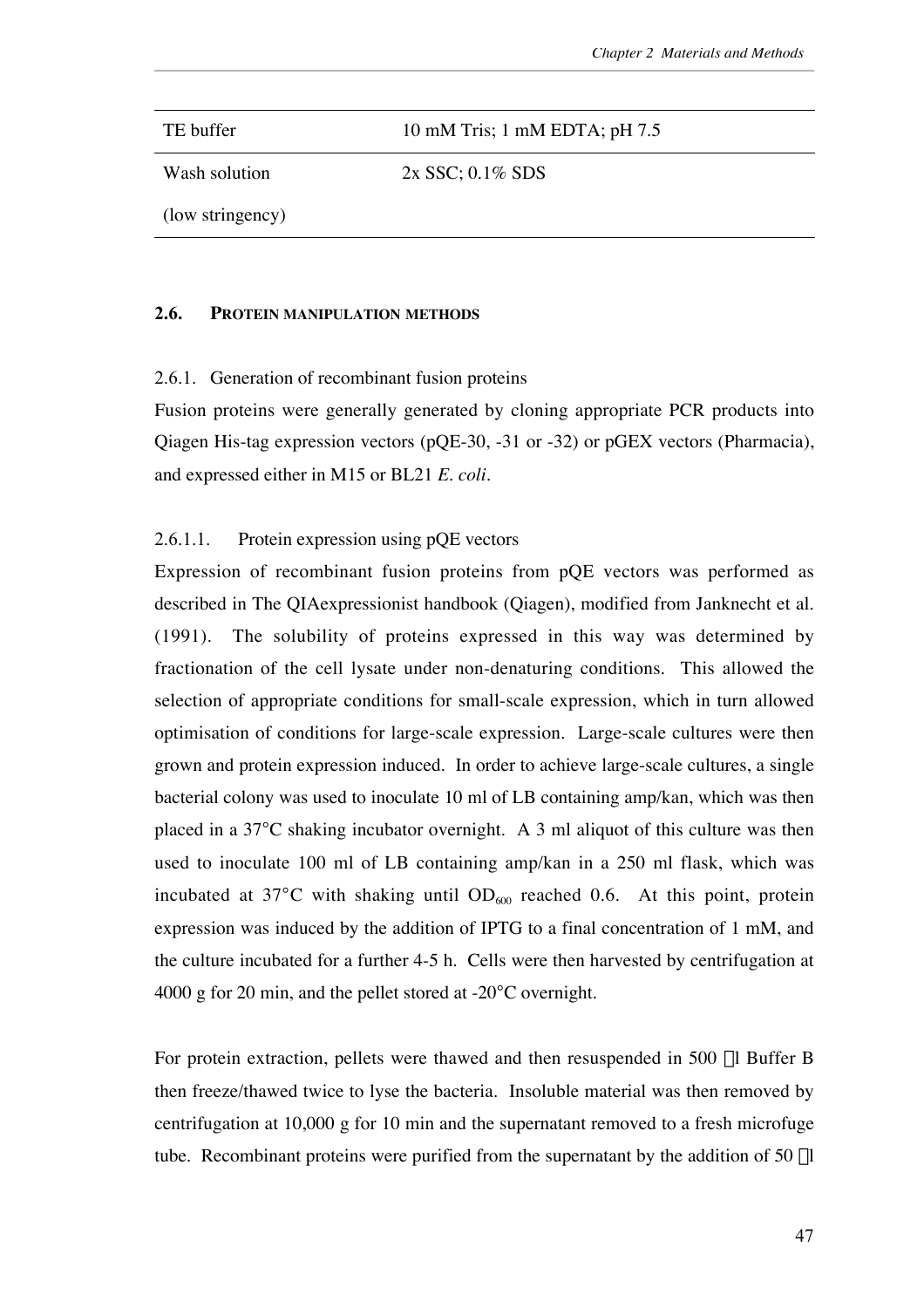of a 50% slurry of Ni-NTA agarose beads (Qiagen) to 500 ml of supernatant and mixed at room temperature for 30 min to allow binding of the His-tagged protein. The agarose beads were pelleted briefly (30 s) at 4,000 g and washed three times with 1 ml of Buffer C. The bound protein was then eluted off the beads in 50 µl Buffer E at room temperature for 2 min, pelleting the beads as before and removing the supernatant to a new tube. Affinity-purified proteins, together with induced and uninduced lysates, were then analysed using SDS-PAGE.

## 2.6.1.2. Protein expression using pGEX vectors

Expression of recombinant protein from pGEX vectors (Pharmacia) was performed as described in Ausubel et al. (1996) as modified from Smith and Johnson (1988). 50 ml aliquots of LB containing ampicillin were inoculated directly with a single colony from a bacterial streak and the culture incubated at 37 C overnight with shaking. The entire 50 ml culture was then used to inoculate 1 litre of ampicillin-containing LB and the culture incubated at 37 C with shaking until it reached an  $OD<sub>600</sub>$  of 0.7-0.9 (approx 3 h). Protein expression was then induced by the addition of IPTG to a final concentration of 1 mM, and incubation continued for a further 5-8 h at 37 C with shaking, after which the cells were pelleted at 4,000 g for 10 min at 4 C and resuspended in 10 ml ice-cold PBS. Cells were lysed by sonication (6 x 10 s using a 5 mm diameter probe; Thomas Optical & Scientific Co.), after the addition of Triton X-100 to 1%. Insoluble components were pelleted at 10,000 g for 10 min and the supernatant removed to a new tube.

GST-fusion proteins were purified by the addition of 1/10 volume of 50% slurry of glutathionine-agarose beads and incubated at room temperature for 1 h to allow the GST-fusion protein to bind to the beads. The agarose beads were then pelleted at 500 g for 5 min and washed three times with 50 ml PBS. The bound protein was then eluted by incubation at room temperature for 2 min in 1 ml GST elution buffer, and the beads removed by centrifugation. Elution was repeated twice, and affinity purified proteins analysed by SDS-PAGE.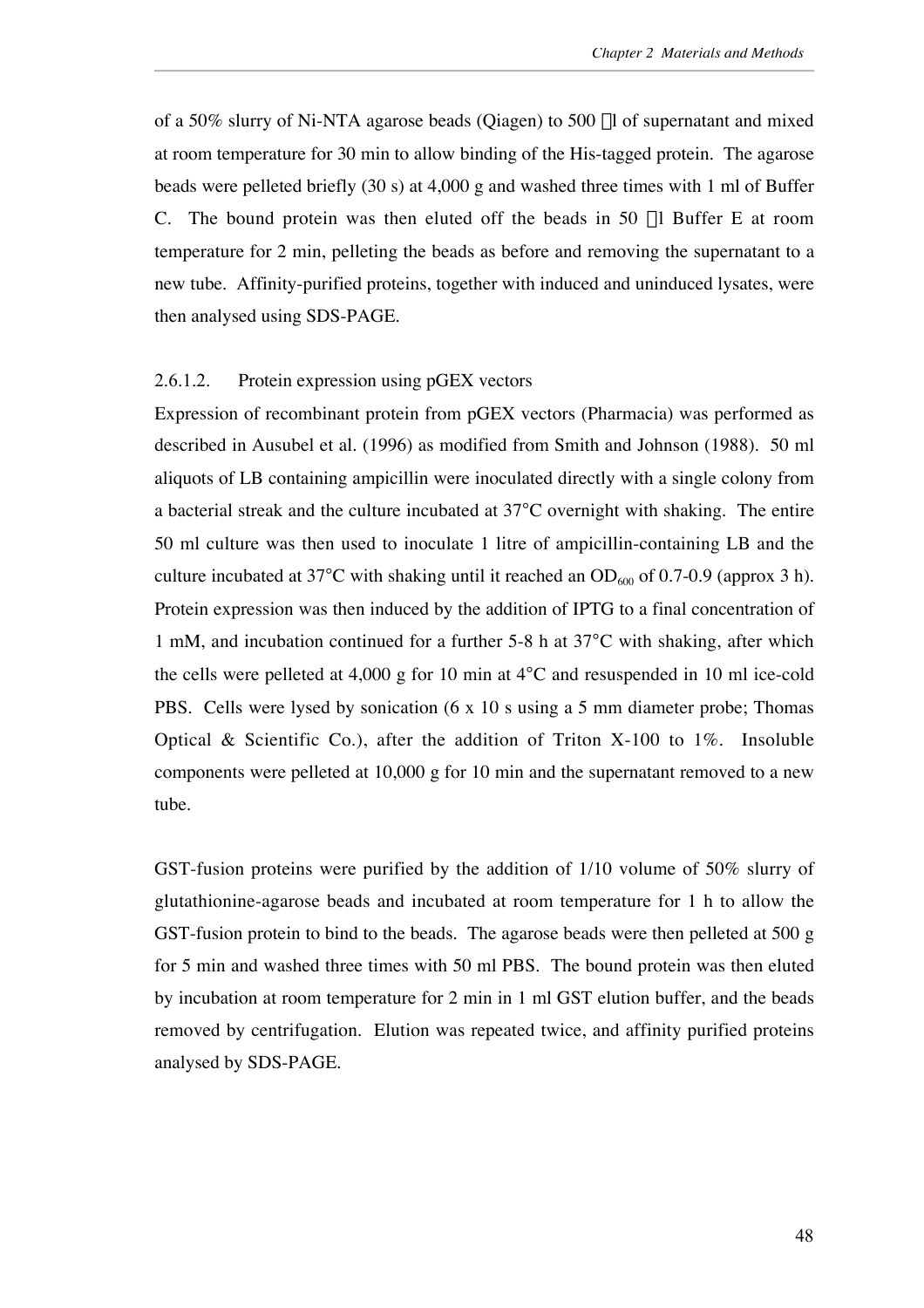## 2.6.2. SDS-Polyacrylamide gel electrophoresis

Protein analysis was performed using electrophoresis on SDS-polyacrylamide gels with Mini-PROTEAN II dual slab gel apparatus (BioRad) following accompanying protocols adapted from Laemmli (1970). Discontinuous 0.1% (w/v) SDS gels with a resolving layer (8-12% (w/v) polyacrylamide 29:1; 375 mM Tris pH 8.8) and stacking layer (5% (w/v) polyacrylamide 29:1; 125mM Tris pH 6.8) were prepared in a gel casting apparatus, using APS and TEMED to initiate the polymerisation reaction. Protein samples and molecular weight standards were prepared for electrophoresis by the addition of an equal volume of 2x Laemmli buffer and heating at 95 C for 10 min.

After polymerisation, SDS-PAGE gels were transferred to an electrophoresis tank containing SDS running buffer covering the gel and electrodes. Loading wells were rinsed to remove residual gel prior to loading samples. Electrophoresis was performed at 200V for approximately 45 min, using bromophenol blue to track the progress of electrophoresis. After electrophoresis was complete, gels were removed from the apparatus and soaked in staining solution for 1 h followed by destaining for 2 h to overnight. Gel images were captured using a fluorescent light box and photographic gel documentation, or vacuum-dried at 80 C for 2 h and stored dried.

## 2.6.3. Protein quantification

Protein concentrations were determined using the BioRad Protein Assay (BioRad), as modified from the Bradford method (Bradford, 1976). Reactions were performed in a 96-well microtitre plate. Samples and standards were prepared in a  $160 \mu$ l final volume in separate wells and 40 µl of diluted BioRad Protein Assay reagent added followed by mixing. The colour reaction was incubated at room temperature for 15 min and the absorbance of each well measure on a microtitre plate reader at 595 nm. Protein concentrations were then determined using bovine serum albumin (BSA) or IgG to create a standard curve using Microsoft Excel software.

## 2.6.4. Electrophoretic Mobility Shift Assays (EMSA)

Binding of oligonucleotides by various DNA-binding domains was assessed by EMSA using fusion proteins generated as described in section 2.6.1-3.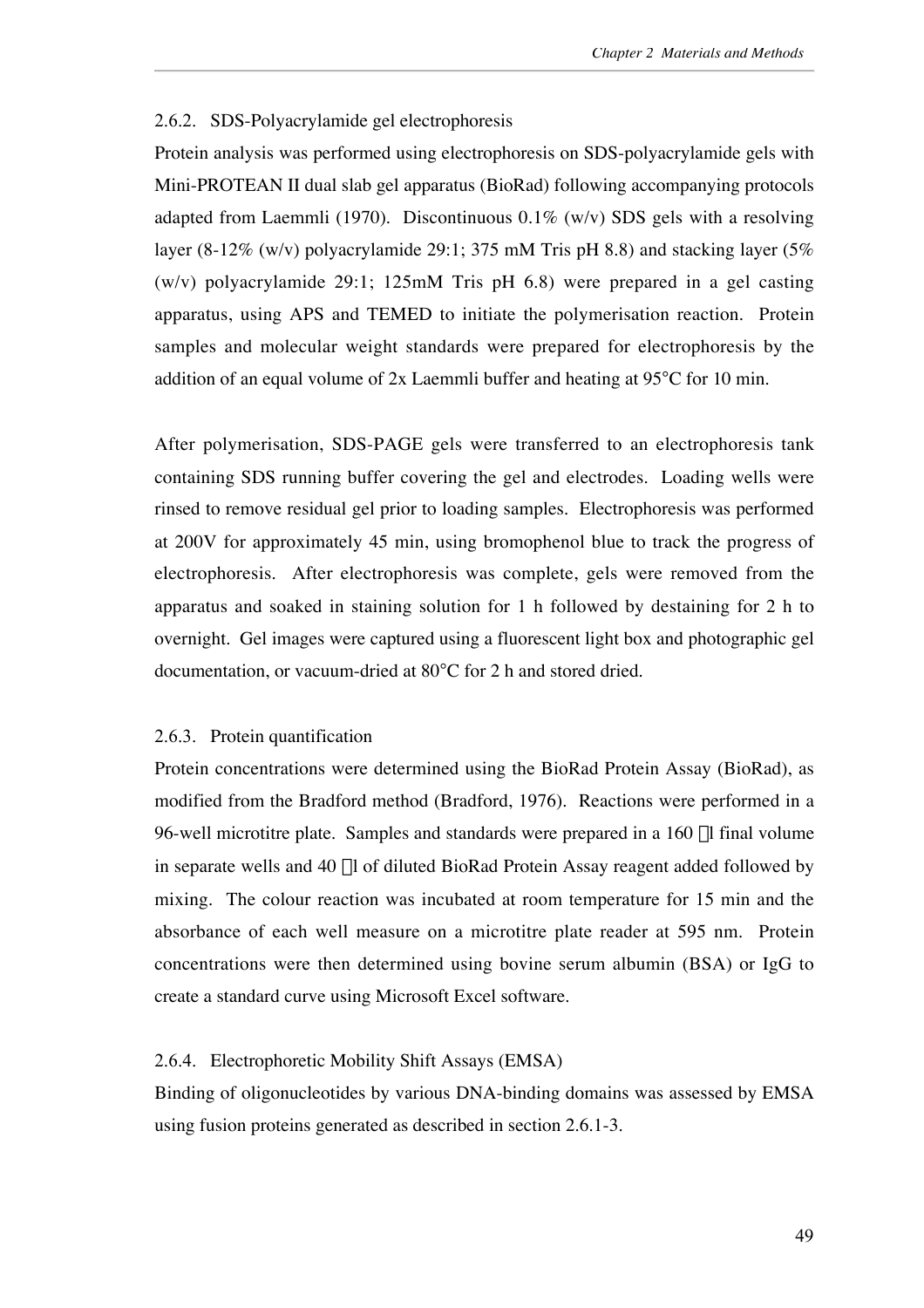## 2.6.4.1. Radioactive labelling of oligonucleotide probes

Double stranded DNA sequences corresponding to potential binding sites were synthesised as two complementary oligonucleotides (Sigma), one of which had a 5'- GATC- overhang to facilitate radioactive-labelling using Klenow enzyme to end-fill the overhang with  $\alpha$ -<sup>32</sup>P-dATP. The complimentary oligonucleotides were annealed by heating 2 pmol of each primer to 95 C for 5 min in a thermal cycler, followed by slow cooling. Double-stranded oligonucleotides were then labelled using Klenow and unincorporated radionucleotides removed using the QIAQuick nucleotide removal kit (Qiagen) prior to storage at -20 C and use.

# 2.6.4.2. Oligonucleotide binding

The protein and labelled oligonucleotide were added to a binding reaction (see Table 2.8) and incubated on ice for 30 min prior to loading on the gel. Labelled oligonucleotides were used at a final concentration of 2 nM in the binding reaction. Unlabelled competitor probes were used in a dilution series at a final concentration of 800, 400 and 200 nM. When unlabelled competitor probes were included in the binding reaction, they were added 15 min prior to the addition of the labelled probe and incubated on ice in some cases. Protein concentrations were varied in a dilution series in order to determine the affinity of the binding reaction. Binding reaction conditions were optimised for each reaction; those for the emx-Am homeodomain are listed in Table 2.8 (EMX).

## 2.6.4.3. Non-denaturing electrophoresis of protein/DNA complexes

Continuous, non-denaturing 8% polyacrylamide gels (2.5% v/v glycerol; 0.5x TBE) were prepared in a 15 cm gel-casting apparatus using 10% ammonium persulphate and TEMED to initiate gel polymerisation. After polymerisation, the gel was transferred to the electrophoresis apparatus with 0.5x TBE running buffer such that the gel and electrodes were submerged. Prior to electrophoresis, the wells of the gel were first flushed with running buffer (using a needle and syringe) and the gel pre-run at 200 V for at least 30 min at 4 C prior to loading of samples. After the pre-run, wells were again flushed with running buffer to remove any residual acrylamide that may interfere with the running of the sample.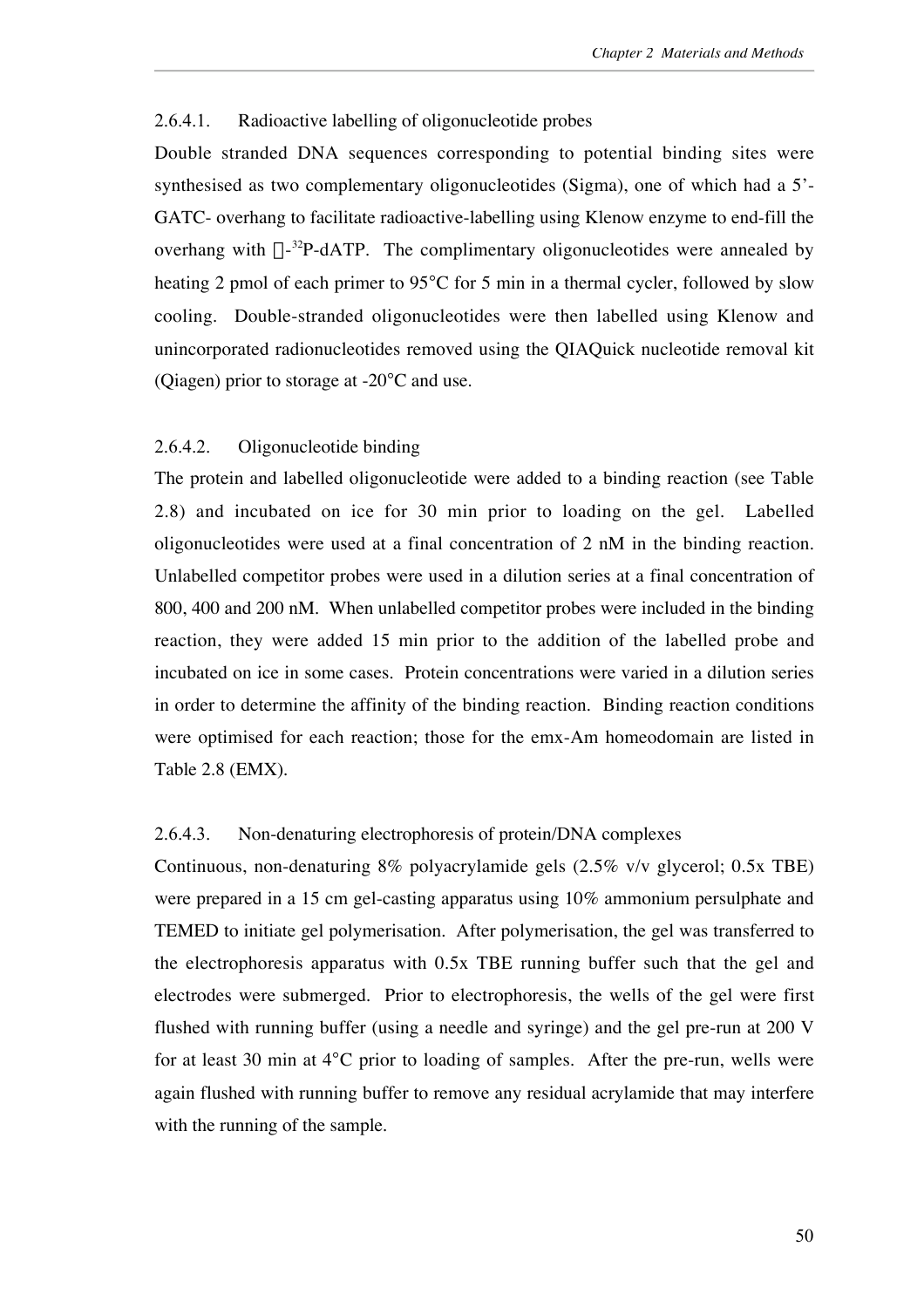Binding reactions were loaded to the gel without the addition of tracking dye); loading dye (10 µl) was loaded to a separate well to enable the progress of electrophoresis to be followed. Gels were subjected to electrophoresis at 200 V for approximately 2 h at 7 C before drying onto Whatman paper (80 C for 2 h) and exposure to a phosphorimager screen for 10-16 h. Images were captured using a Molecular Dynamics Storm Phosphorimager and ImageQuant software.

| 2X Laemmli Buffer              | 2% (w/v) SDS; 10% glycerol; 20 mM DTT;                                                                                              |
|--------------------------------|-------------------------------------------------------------------------------------------------------------------------------------|
|                                | $0.1\%$ (w/v) bromophenol blue; 250 mM Tris pH 6.8                                                                                  |
| 10x TBE                        | 0.89 M Tris; 0.89 M boric acid; 20 mM EDTA                                                                                          |
| <b>Binding Buffer</b><br>(EMX) | 25 mM HEPES (pH 7.6); 10% glycerol; 50 mM potassium<br>chloride; 5 mM magnesium chloride; 1 mM DTT; 0.1 mM<br><b>EDTA</b>           |
| <b>Binding Reaction</b>        | 16 µ1 binding buffer; 2 µ1 protein sample; 1 µ1<br>radioactively-labelled oligonucleotide; 1 µl poly dI-dC (1)<br>$\mu$ g/ $\mu$ l) |
| <b>Buffer B</b>                | 8 M urea, 100 mM sodium dihydrogen phosphate, 10 mM<br>Tris, $pH\$ $8.0$                                                            |
| <b>Buffer C</b>                | 8 M urea, 100 mM sodium dihydrogen phosphate, 10 mM<br>Tris, $pH$ 6.3                                                               |
| <b>Buffer E</b>                | 8 M urea, 100 mM sodium dihydrogen phosphate, 10 mM<br>Tris, $pH$ 4.5                                                               |
| <b>Destaining Solution</b>     | 50% (v/v) methanol; $10\%$ (v/v) glacial acetic acid                                                                                |
| Elution buffer                 | 50 mM Tris (pH 8.0); 15 mM reduced glutathione                                                                                      |
| LB ampicillin                  | LB media, 50 $\mu$ g/ml ampicillin                                                                                                  |
| $LB$ amp/kan                   | LB media, 50 µg/ml ampicillin, 50 µg/ml kanamycin                                                                                   |
| <b>PBS</b>                     | 137 mM sodium chloride; 27 mM potassium chloride; 10<br>mM disodium hydrogen phosphate; 2 mM dihydrogen<br>phosphate, pH 7.2        |

Table 2.8. Solutions associated with protein manipulation methods.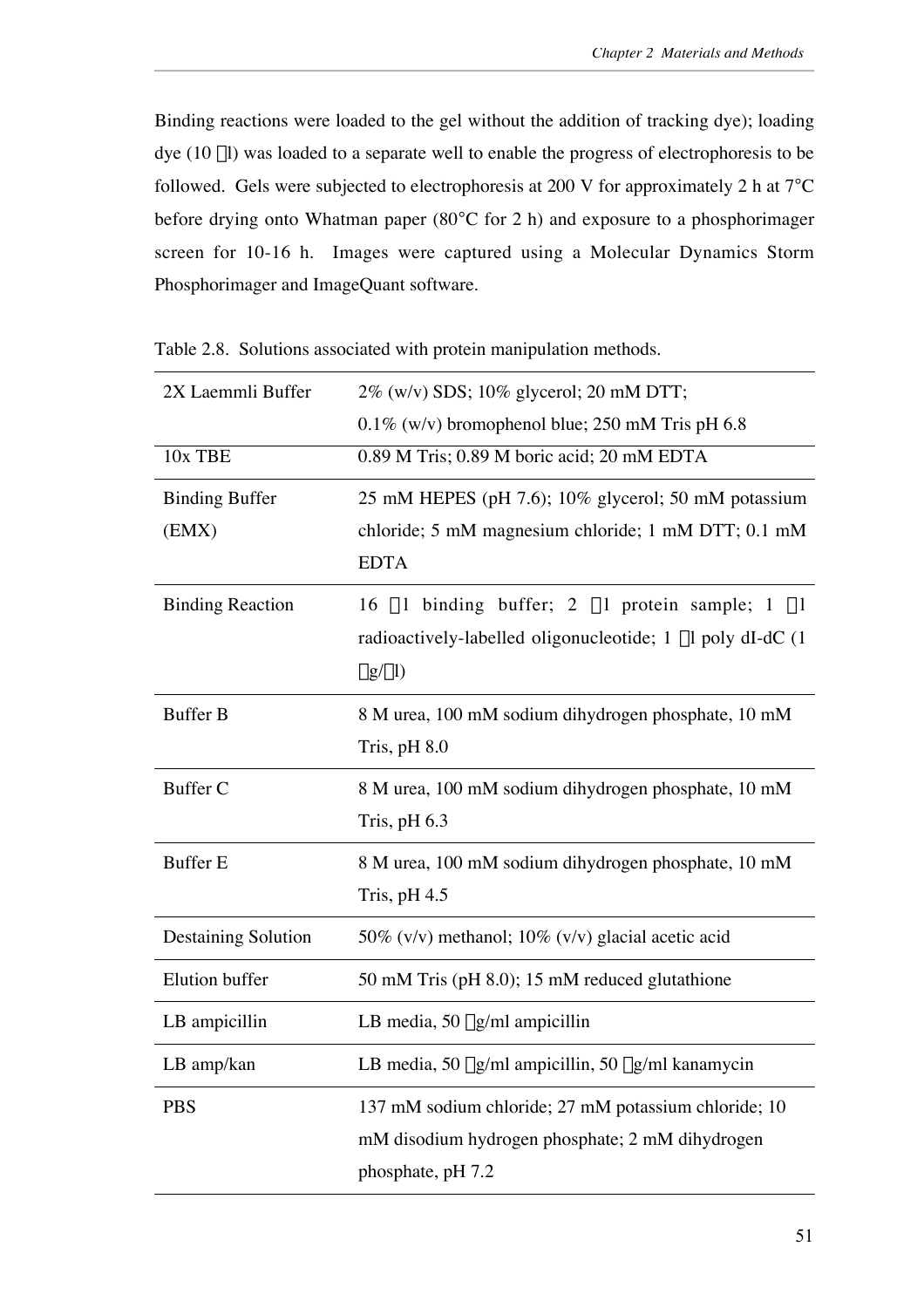| <b>SDS</b> Running Buffer | 192 mM glycine; $0.1\%$ (w/v) SDS; 25 mM Tris pH 8.3       |
|---------------------------|------------------------------------------------------------|
| <b>Staining Solution</b>  | 50% ( $v/v$ ) methanol; 10% ( $v/v$ ) glacial acetic acid; |
|                           | 0.25% (w/v) Coomassie Brilliant Blue R-250                 |
| Tracking Dye              | $80\%$ (v/v) glycerol; 0.5% (w/v) bromophenol blue         |

# **2.7. ANTIBODY METHODS**

# 2.7.1. Generation of antibodies

Polyclonal antibodies were generated in rabbits at the Institute of Medical and Veterinary Services, Adelaide, South Australia. Recombinant proteins were expressed, purified (section 2.6.1) and quantified (section 2.6.3) then lyophilised as 300  $\mu$ g aliquots before sending these to IMVS for antibody production. Immunisation was carried out at 3-4 week intervals. The primary dose was administered as a 1:1 emulsion with Freund's Complete Adjuvant, while the remaining three doses were administered as 1:1 emulsions with Freund's Incomplete Adjuvant. Animals were sacrificed three weeks after the final dose, serum extracted and stored as aliquots at -70 C.

# 2.7.2. Indirect ELISA

Indirect ELISA assays were carried out in 96-well Immunosorb microtitre plates (Nunc). 3  $\mu$ g of protein was diluted in 2 ml of coating buffer and 200  $\mu$ l of this antigen/coating buffer added to each well in column 1. 2-fold serial dilutions were then prepared across the plate in columns 2-11 using a multichannel pipette. Column 12 was treated as a negative control and received no protein solution. After loading, the plate was covered in plastic wrap and incubated at room temperature overnight. Plates were washed three times in distilled water. Wells were then blocked in PBSTB solution overnight at room temperature and washed as above.

Primary antibody was diluted 1:500 in PBSTB (3 µl primary antibody in 1.5 ml PBSTB) and 100 µl added to each well in row A. Two-fold serial dilutions were then prepared across the plate in rows A-F. Row G was treated as a negative control without primary antibody, and row H was treated as a negative control without primary or secondary antibody. After the addition of the primary antibody, the plate was wrapped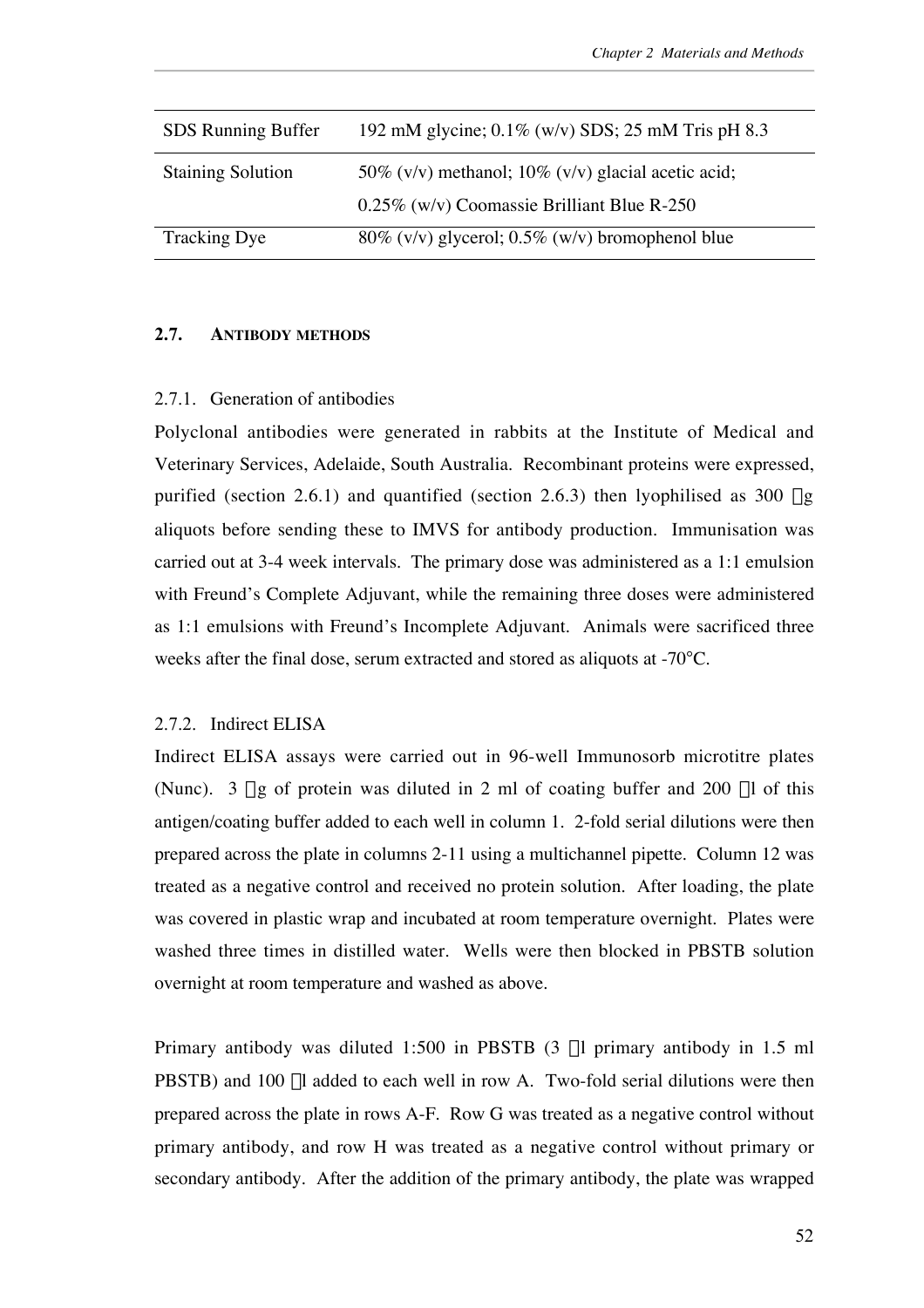in plastic, incubated at room temperature for 1-5 h and washed as described above. The HRP-conjugated secondary antibody  $(5 \mu l)$  was diluted in PBSTB  $(5 \mu l)$   $(1:1000 \mu l)$ dilution) and 50 µl added to each well, except row H, prior to incubation at room temperature for 1 h and washing as described above. The antigen-antibody interaction was then determined by assaying peroxidase activity. Immediately before use, developing solution was prepared and 100 µl aliquots of this added to each well. Reactions were incubated for 1 h, and the colour change measured spectrophotometrically at 405 nm.

## 2.7.3. Western blotting

Proteins were transferred from SDS-polyacrylamide gels to nitrocellulose membranes for use in immunodetection assays. Transfers were performed using the Mini Trans-Blot Electrophoretic Transfer Cell (BioRad) as described in accompanying protocols, as modified from Towbin et al. (1979). After SDS-PAGE, both the gel and nylon membrane were equilibrated in transfer buffer for 30 min prior to blotting. The gel was then placed in contact with the nylon membrane in the transfer cassette, between wetted filter paper and transfer pads. The assembled transfer cassette was then placed into the Trans-Blot apparatus such that the electrodes were submerged in transfer buffer. Electrophoresis was performed at 90 V for 2 h at 4 C. Once the apparatus was disassembled, the nitrocellulose membrane was rinsed in PBS and dried. Protein transfer to the nitrocellulose membrane was confirmed by staining with Ponceau-S and destaining in several changes of ddH<sub>2</sub>O. Ponceau-S was completely removed in several washes with PBS.

Nitrocellulose membranes were blocked in PBSTB at room temperature for 1 h, and then rinsed in PBS solutions  $(3 \times 5 \text{ min})$ , prior to incubation for 1 h at room temperature in primary antibody diluted in PBSTB. Unbound primary antibody was removed by washing with PBS (3 x 15 min) prior to the addition of the peroxidase conjugated secondary antibody in PBSTB. All incubations were carried out at room temperature for at least 1 hour with gentle agitation. Unbound secondary antibody was then removed by washing with PBS (3 x 15 min). The membrane was then submerged in DAB reagent solution, the peroxidase reaction initiated by the addition of hydrogen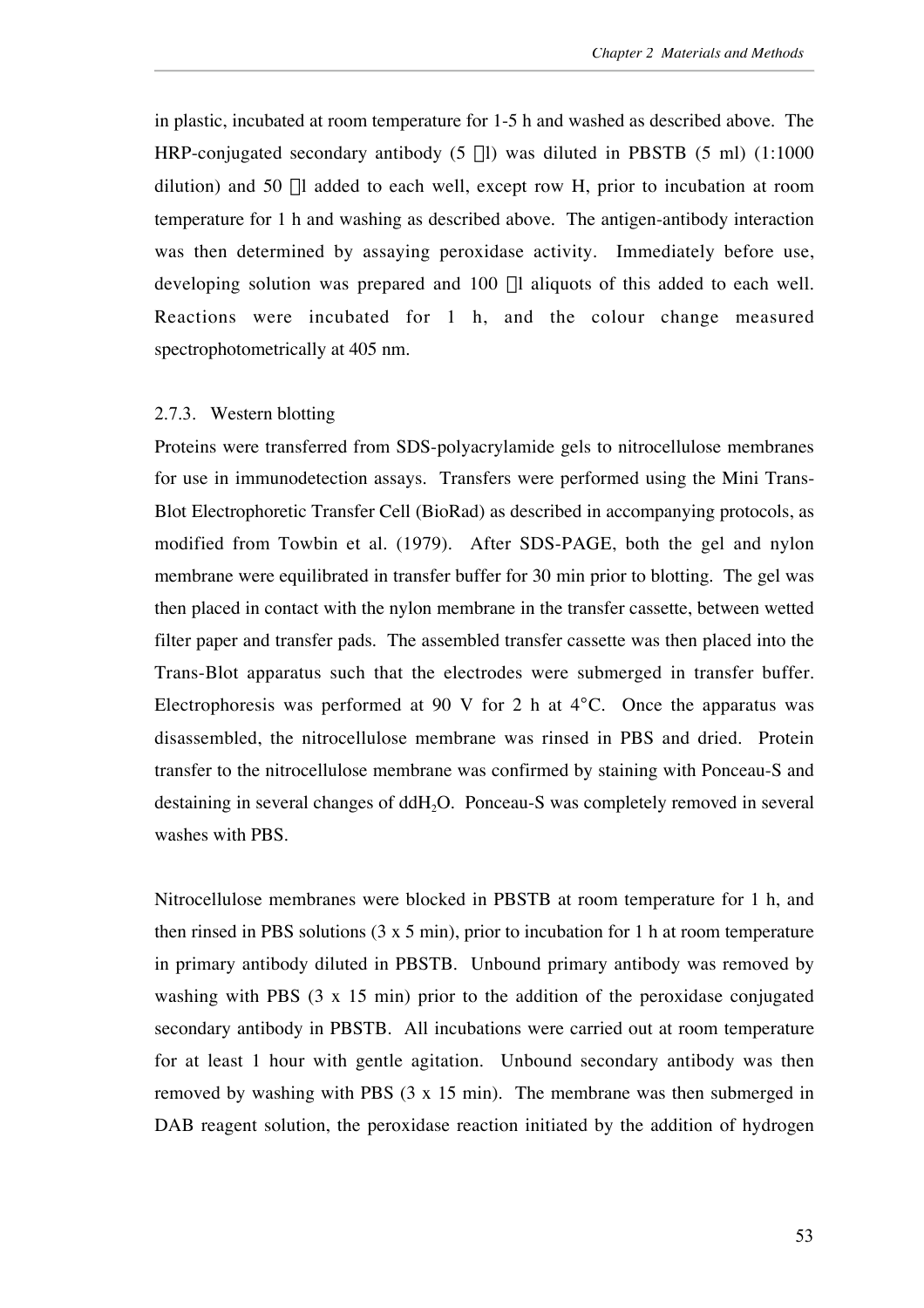peroxide and incubated at room temperature until a colour reaction was observed. This colour reaction was terminated by transfer of the membrane into PBS and rinsing well.

#### 2.7.4. Affinity purification of antibodies

This technique uses immobilised antigen as an affinity matrix to purify antibodies specific for that antigen. Antigen was transferred to nylon membrane (section 2.7.3), visualised by staining with Ponceau-S, and the section of membrane excised with a scalpel and destained in PBS. The resulting membrane strip was dried and stored at room temperature until required.

In order to minimise non-specific binding of antibodies, membrane strip were incubated in blocking solution for 50 min with gentle agitation in a plastic Petri dish, followed by washing with PBS (3 x 5 min) prior to incubation in 3 ml of antiserum at room temperature for 3 h with gentle agitation in a 10 ml tube. The solution removed at this stage (the 'depleted fraction') was retained as a control for the efficiency of the affinity purification. The strip was then washed (3 x 10 min) in PBS before the purified antibodies were eluted by incubating in 1ml low-pH buffer at room temperature for 10 min with gentle agitation. The eluted fraction was then neutralisation by addition of 150 ml 1M Tris.HCl pH 8.0 and stored at 4 C. The strip was washed in PBS (3 x 5 min) and dried, then stored at 4 C for reuse. The specificity of untreated serum, depleted fraction and the purified fraction were then tested by probing strips of a blot of antigen and lysates from coral embryos and larvae.

## 2.7.5. Embryo immunohistochemistry

Fixed embryos were rehydrated from 100% methanol to 70% methanol for dissection and then fully rehydrated through a methanol series to PBS. Embryos were washed in PBS (3 x 2 min), then PBT (3 x 2 min; 3 x 10 min) and then incubated at 4 C for 36 h with the primary antibody diluted to the appropriate concentration  $(1:100 - 1:1000)$  in PBT with gentle agitation. Unbound primary antibody was removed by washing in PBT (5 x 20 min), then embryos were incubated for 2 h at room temperature with the secondary antibody at the appropriate concentration (Goat-anti-rabbit-Cy-5 at 1:100; DAPI stain at 1:100; Goat-anti-rabbit-biotin at 1:200).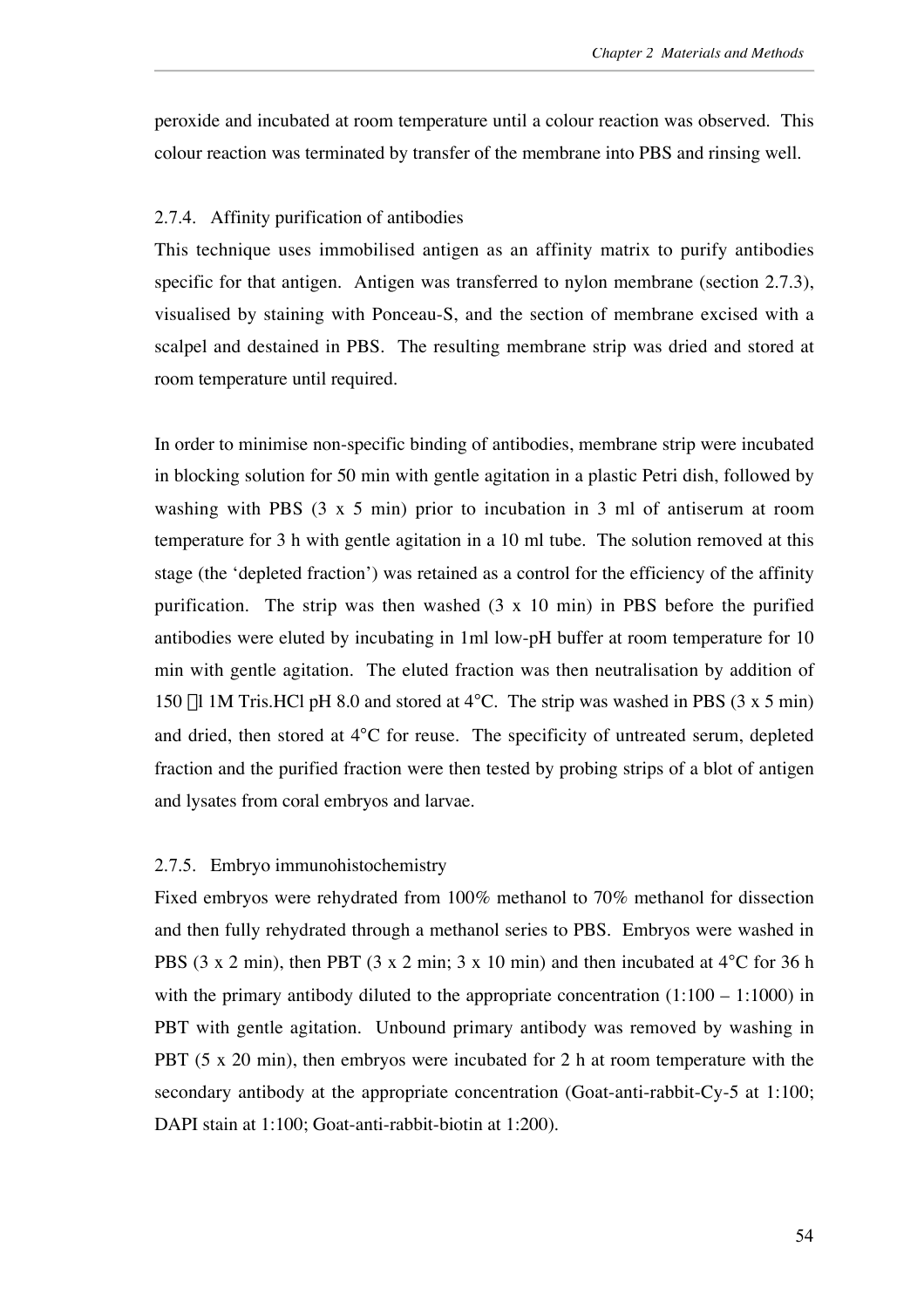Unbound secondary antibody was removed by washing in PBT (5 x 20 min). In some cases a tertiary antibody (Streptavidin-Cy-5 at 1:200) was also used and was treated in the same way as the secondary antibody. Embryos were then rinsed in PBS before being placed in nickel intensified DAB reagent solution and incubated at room temperature to allow colour development (5-30 min). The colour reaction was terminated by transferring the embryos to PBS, and the embryos cleared for photography in a glycerol series. For photography, embryos were mounted on slides in 70% (v/v) glycerol. Embryos stained with DAB were examined using a Zeiss Axioscope microscope and digital images captured using a SPOT digital camera and processed using Adobe Photoshop software. Where immunofluorescent secondary or tertiary antibodies were used, embryo staining did not require a chemical reaction and was instead visualised on a DeltaVision deconvolution microscope. Between five and fifty Z-series optical sections (of  $0.1 - 0.5$   $\mu$ M resolution) were captured for each sample using a digital camera. With softWoRx 2.5 imaging software, each image was then construct by deconvolution of a suitable selection of Z-series optical section to create the final image. Using this method, the protein of interest was detected using a secondary or tertiary antibody with a Cy-5 label while DNA within each cell was localised using a DAPI stain. Other fluorescent labels (including Alexa-568) could not be used on coral embryos as confocal wavelength scans of the embryos indicated a high level of autofluorescence emission between 400 and 600 nm when excited with a number of wavelengths between UV and 633nm. For solution recipes see Table 2.9.

| <b>Blocking solution</b> | 0.5% non-fat milk powder in PBS                               |
|--------------------------|---------------------------------------------------------------|
| Coating buffer           | 0.1 M sodium carbonate (Na2CO3); 0.1 M sodium                 |
|                          | bicarbonate (NaHCO3); 3 mM sodium azide                       |
| DAB reagent solution     | 100 mM Tris pH 7.5; 0.8mg/ml DAB; 0.4 mg/ml nickel            |
|                          | chloride; $0.01\%$ (v/v) hydrogen peroxide                    |
| Developing solution      | Sequentially add 9.6 ml ELISA buffer; $200 \mu L$ of 30 mg/ml |
|                          | ABTS $(2'2'$ azino-di-[3-athul-benzolin-sulfonat(6)]; 200 µl  |
|                          | 0.9% hydrogen peroxide solution and use immediately           |
| ELISA buffer             | 29.4 ml of 0.1M citric acid; 20.6 ml of 0.2M disodium         |
|                          | orthophosphate (Na2HPO4); 50 ml ddH20                         |

Table 2.9. Solutions associated with antibody manipulation methods.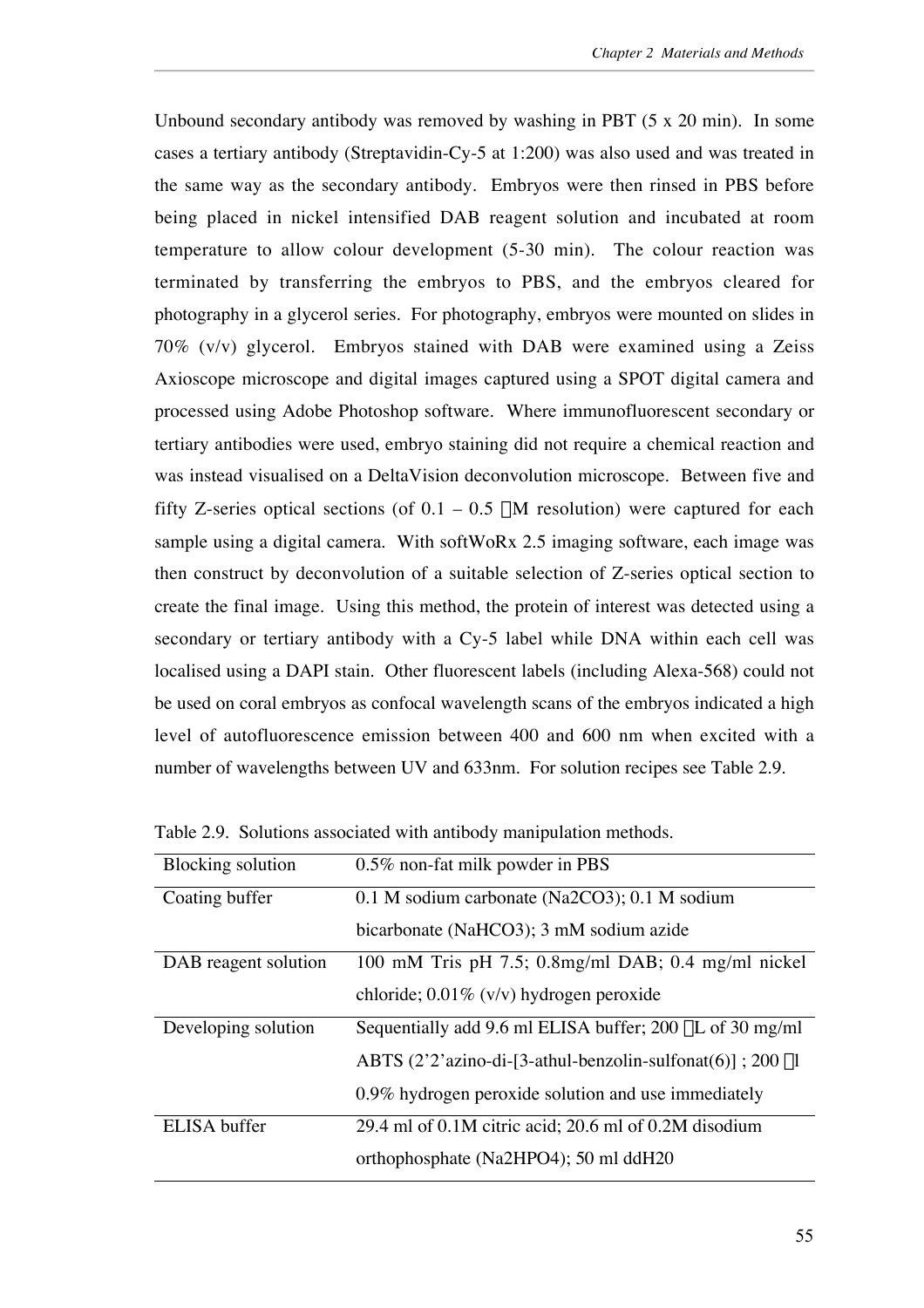| Low-pH Buffer      | $0.2$ M glycine; 1 mM EGTA; pH 2.3-2.7                 |
|--------------------|--------------------------------------------------------|
| <b>PBS</b>         | 137 mM sodium chloride; 27 mM potassium chloride;      |
|                    | 10 mM Na2HPO4; 2 mM KH2PO4                             |
| <b>PBT</b>         | PBS with 0.1% Tween 20                                 |
| <b>PBSTB</b>       | PBS with $0.05\%$ (v/v) Tween 20; 2% (w/v) BSA         |
| Ponceau-S solution | $0.2\%$ (w/v) Ponceau-S dye; 0.3% trichloroacetic acid |
| Transfer solution  | 192 mM glycine; 25 mM Tris; 1.3 mM SDS; 20% methanol   |

# **2.8. YEAST METHODS**

## Yeast-One Hybrid System

The yeast-one hybrid system is an *in vivo* yeast genetic assay to identify target sequences for DNA binding proteins. The method used was based on Liu et al. (1993).

# 2.8.1 Yeast strains

YM4271 was used in screens to select DNA binding sites. The genotype of this strain is *MAT*a *ura3-52 his3-*D*200 ade2-101 lys2-801 trp1-901 gal4-*D*512 gal80-*D*538 ade5::hisG.*

## 2.8.2. Yeast media

All media used in the yeast-one hybrid system were prepared as described in Burke et al. (2000), and are given in Table 2.10.

## 2.8.3. Preparing competent yeast cells

5 ml aliquots of YPD liquid media were inoculated with the appropriate yeast strain and the culture incubated at 30 C with shaking overnight. The  $OD<sub>600</sub>$  of overnight cultures was determined and yeast diluted into 100ml liquid YPD to a final  $OD<sub>600</sub> = 0.1$ , prior to incubation at 30 C with shaking until an  $OD<sub>600</sub>$  of 0.8-1.0 was achieved. Yeast cells were then pelleted by a centrifugation for 5 min at 2,000 g at room temperature, and briefly resuspended in 10 ml TEL buffer before being re-centrifuged at 2,000 g for 5 min. The pellet was then resuspended in 1 ml of TEL Buffer and incubated at 30 C for 20 min with gentle agitation. These cells were either used immediately, or else glycerol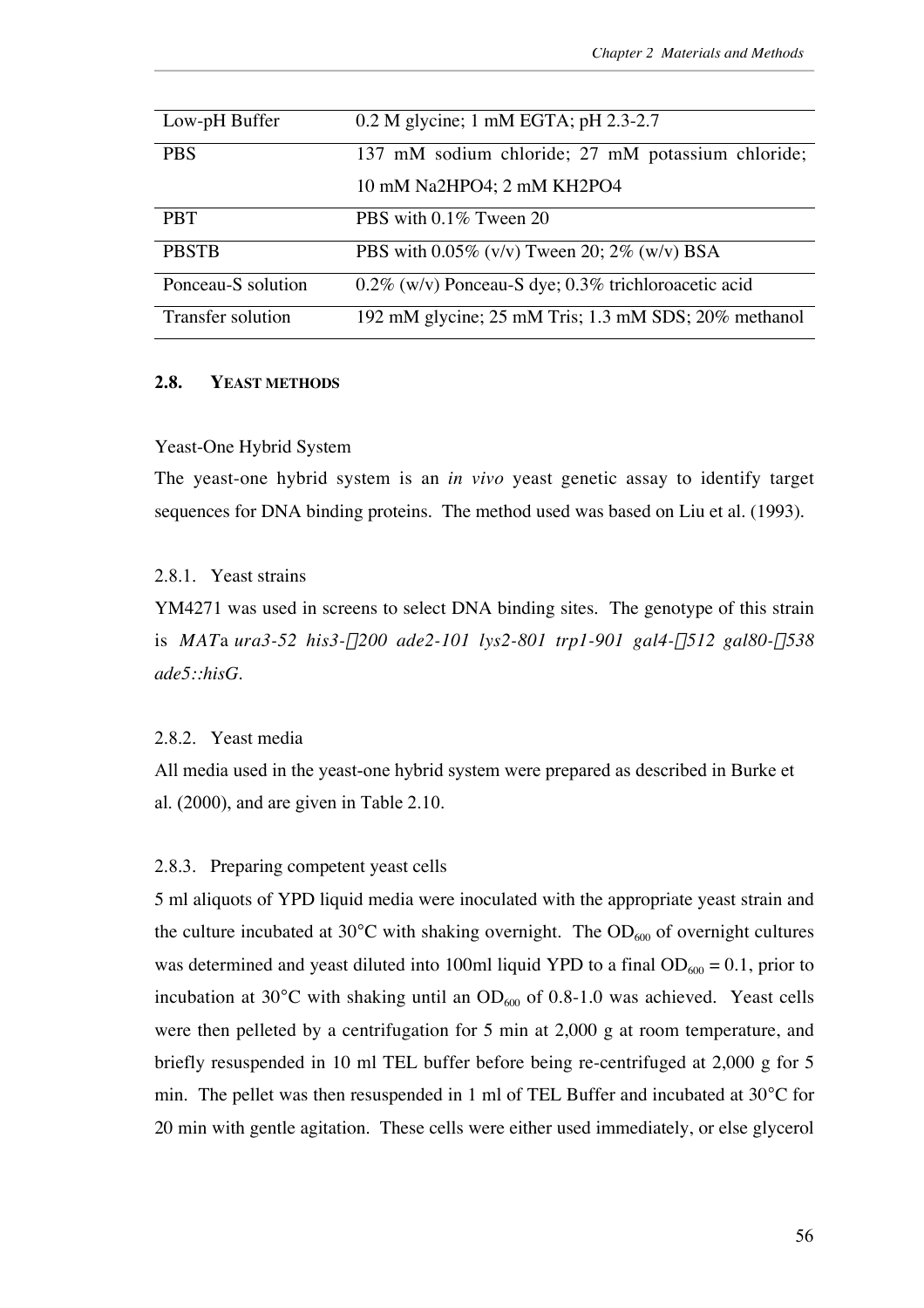was added to 15% final concentration and material stored at -80 C. Freshly prepared cells, however, give the highest transformation efficiency.

# 2.8.4. High efficiency transformation of yeast

Yeast cells were transformed with activator and reporter plasmids as described in Burke et al. (2000) adapted from Gietz and Schiestl (1995). 100 ml aliquots of competent cells (section 2.8.3) were mixed with 5  $\mu$ l plasmid DNA and 5  $\mu$ l sheared salmon sperm DNA (10mg/ml) followed by incubation at 30 C for 20 min. 700  $\mu$ l of 40% PEG4000 in TEL buffer was then added to the mixture and incubated at 30 C and continued for a further 20 min. Transformation was achieved through a heat shock at 42 C for 5 min before the cells were pelleted (5 s spin) and resuspended in 150 µl H20. Transformed yeast were then plated on selective media and incubated at 30 C until colonies appeared.

## 2.8.5. Yeast-one hybrid plasmid construction

Activator plasmids were constructed by inserting DNA sequences, encoding DNAbinding domains, between the *Not*I and *Xho*I sites of pBM2463 such that the activator plasmid produced an in-frame lexA-X-Gal4 fusion protein (where X is the protein of interest). This insert fragment was generated by PCR and restriction sites were introduced at either end to facilitate cloning. Prior to expression, the sequence of the DNA insert was verified.

An *Acropora millepora* reporter plasmid library was constructed in pBM2389. High molecular weight genomic DNA (5 mg) was partially digested with *Sau*3AI (50 U) at 37 C for 1 h to generate fragments in the size range 0.1 to 5 kb. The digested DNA was size fractionated by agarose gel electrophoresis and the 0.1-1 kb fragments purified by spinning through Whatman paper (section 2.4.4). These fragments were ligated into pBM2389 that had been digested with *Bam*HI and treated with alkaline phosphatase, and transformed into DH5 $\alpha$  cells by electroporation. In six separate pools, 50,000 transformants were generated, representing approximately 5 x  $10<sup>7</sup>$  bp of genomic sequence. Estimates of the size of the  $Acropora$  genome are  $1-4 \times 10^8$  bp (Miller, unpublished). Each pool was maintained as a glycerol stock and large-scale plasmid preparations were prepared for each pool using Qiagen Maxiprep Kits.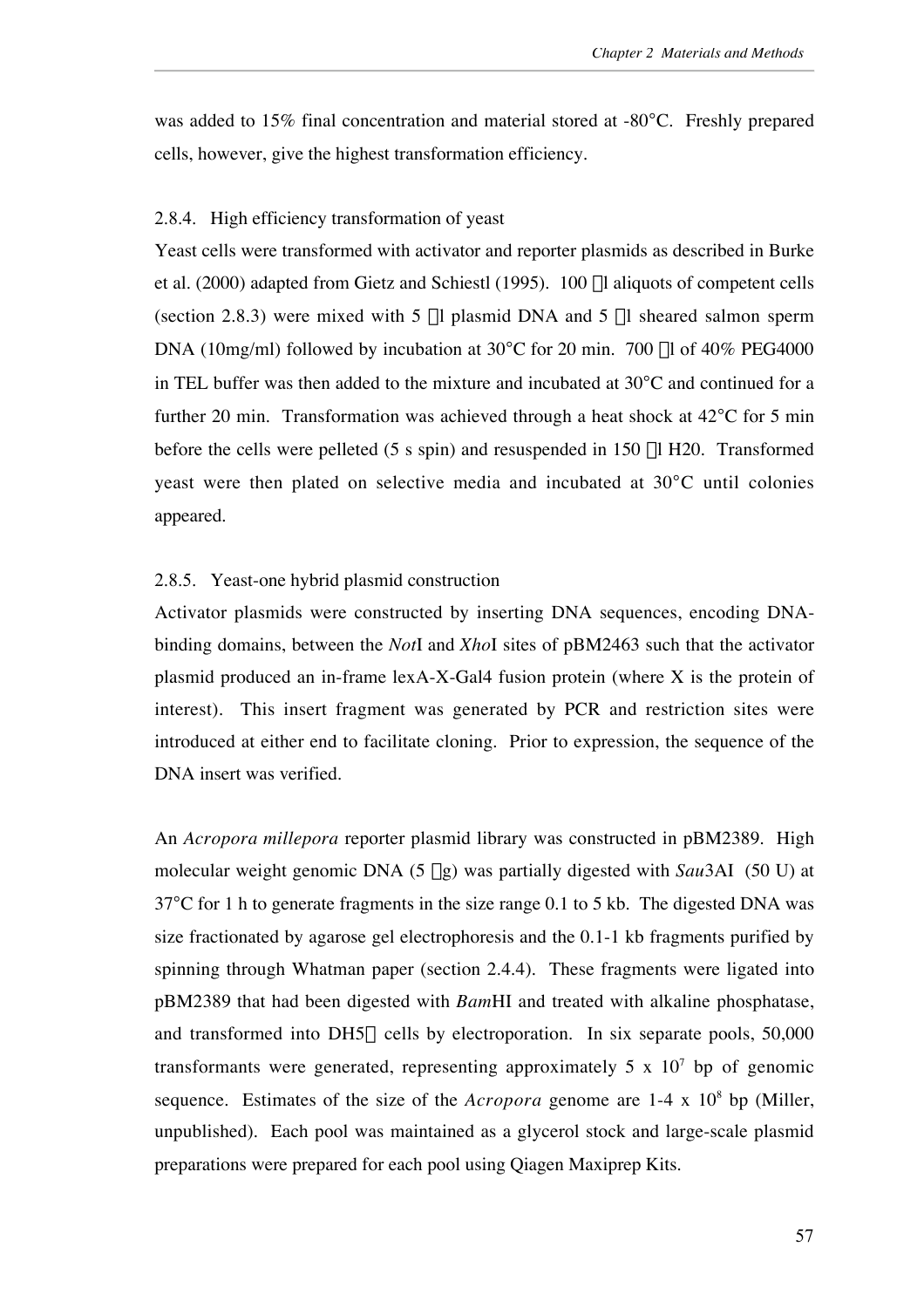## 2.8.6. Verification of activator-dependent interactions

Identification of DNA-binding sites of the Emx-Am homeodomain was carried out as described in Liu et al. (1993). The yeast-one hybrid system utilises two plasmids: an activator plasmid expressing the DNA-binding domain of interest fused to the yeast Gal4 protein and carrying a *URA3* selectable marker gene; and a reporter plasmid containing an inactive *HIS3* gene, lacking its UAS element, and a *TRP1* selectable marker. If the DNA fragments inserted upstream of this reporter gene contain binding sites for the DNA-binding protein, this provides UAS function and activates *HIS3* expression. Therefore, a DNA fragment that interacts with the DNA-binding domain can be selected from a library of genomic fragments cloned upstream of the *HIS3* gene.

 Yeast cells (strain YM4271), transformed with the activator plasmid were selected on media lacking uracil, and these were then transformed with a reporter library. 10% of each transformation mixture was plated on media lacking uracil and tryptophan to determine the number of reporter plasmids screened, while the remaining 90% was screened for His+ transformants containing plasmids carrying DNA binding sites for the protein of interest. Only a small proportion of His+ colonies contain plasmids with binding sites for the protein encoded by the activator plasmid; the majority of transformants generally contain plasmids with binding sites for endogenous yeast transcription factors. A second screening step is then also required to identify rare transformants with activator-dependent *HIS3* expression.

If *HIS3* expression is activator-dependent, colonies will become His- if the activator plasmid is lost. Two methods were employed to detect the loss of the activator plasmid and, therefore, if *HIS3* expression is activator-independent. The first of these employs the *ADE5* gene on the activator plasmid, which causes *ade2 ade5* colonies to be red on media lacking histidine, uracil and tryptophan. Plasmid loss was identified if white sectoring was observed on red colonies (colonies required the activator plasmid for *HIS3* expression remain red). The second method is based on the toxicity of 5' fluoroorotic acid (5-FOA) to cells carrying the URA3 gene, which is present in the activator plasmid. Yeast, which grow on media lacking histidine, uracil and tryptophan, are replica plated onto the same media, which also contains 5-FOA. Activatordependent colonies are those that cannot grow on –His media in the presence of 5-FOA.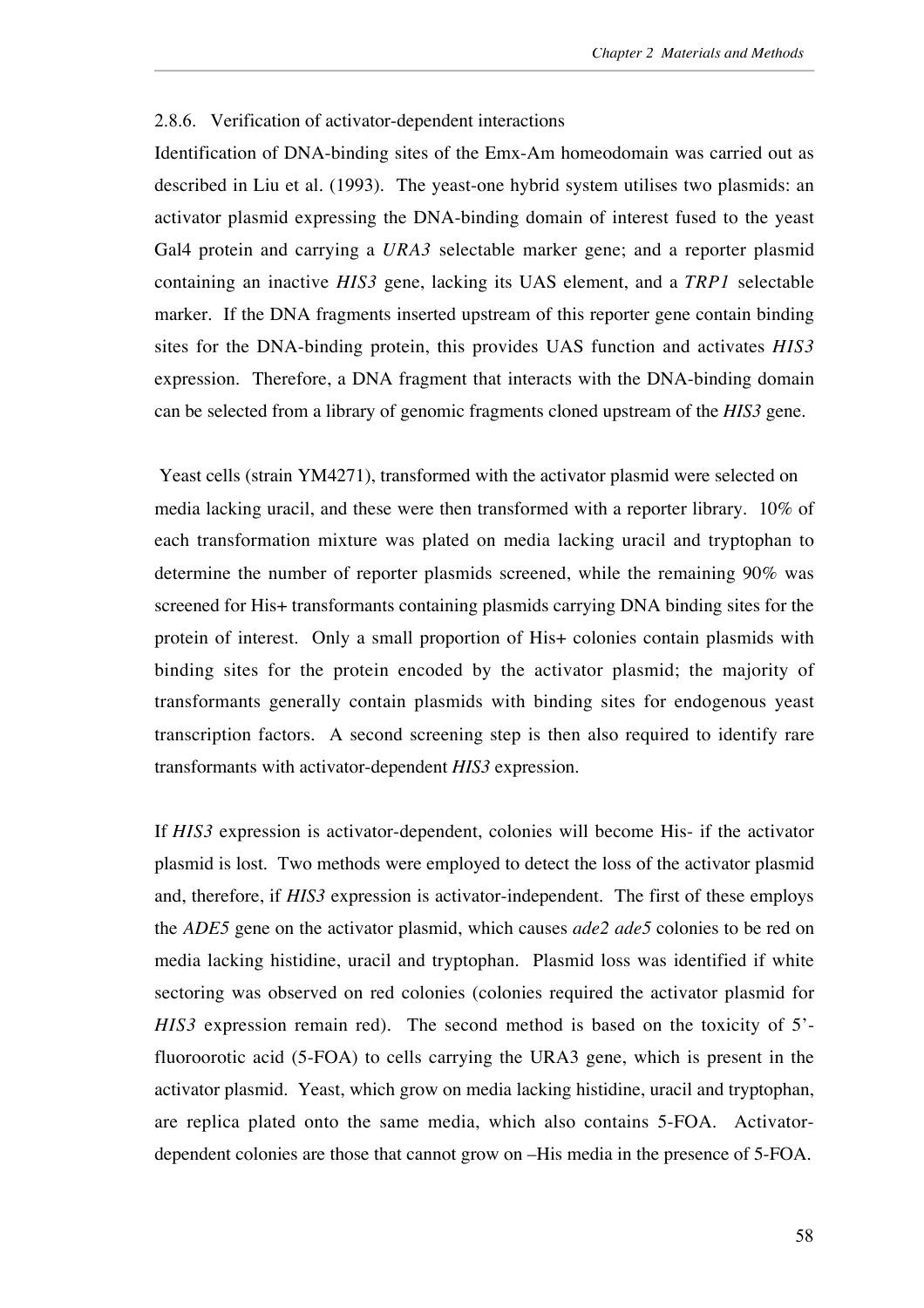# 2.8.7. Isolation of plasmid DNA from yeast cells

Plasmid DNA was isolated from yeast cellular lysate as described in Hoffman and Winston (1987). Small-scale overnight cultures of yeast cells grown in appropriate media were harvested by centrifugation and resuspended in a small volume of culture media. 200  $\mu$ 1 of lysis buffer was then added, followed by 200  $\mu$ 1 of phenol:chloroform:isoamyl alcohol (25:24:1), and 0.3 g of acid-washed glass beads (0.45-0.52 mm). Before use, the glass beads were soaked in nitric acid for 1 h, rinsed well and baked dry. The mixture was vortexed for 2 min and spun for 5 min at 14,000 g. The aqueous layer was then used to transform competent *E. coli* cells (no more than  $5 \mu l$  of solution per transformation).

| 100X amino acid       | $0.2$ g arginine                                                       | $0.1$ g methionine                                                                |
|-----------------------|------------------------------------------------------------------------|-----------------------------------------------------------------------------------|
| stock solution        | $0.6$ g isoleucine                                                     | $0.5$ g threonine                                                                 |
|                       | $0.4$ g lysine                                                         | $0.6$ g phenylalanine                                                             |
|                       |                                                                        | Dissolve in 100 ml ddH <sub>2</sub> O, filter sterilised using $0.2 \mu M$ filter |
| 500X Uracil Stock     | 1 g uracil in 100 ml 0.1 M sodium hydroxide, filter sterilise          |                                                                                   |
| 500X Adenine Stock    | 1 g adenine in 100 ml 0.1 M sodium hydroxide, filter sterilise         |                                                                                   |
| 500X Histidine Stock  | 1 g L-histidine in 100 ml dd $H_2O$ , filter sterilise                 |                                                                                   |
| 500X Tryptophan Stock | 1 g L-tryptophan in 100 ml dd $H_2O$ , filter sterilise                |                                                                                   |
| 400X Leucine Stock    | 1.2 g L-leucine in 100 ml dd $H_2O$ , filter sterilise                 |                                                                                   |
| Lysis Buffer          | 2% Triton-X; 1% SDS; 100 mM NaCl; 10 mM Tris pH 8.0; 1                 |                                                                                   |
|                       | mM EDTA                                                                |                                                                                   |
| YPD liquid media      | (per litre) 10 g yeast extract; 20 g peptone;                          |                                                                                   |
| (for routine growth)  | 20 g dextrose (glucose); ddH <sub>2</sub> O to 1000 ml                 |                                                                                   |
| <b>YPD</b> Agar       | YPD liquid media; 1.5-2.0% agar                                        |                                                                                   |
| SD liquid media       |                                                                        | (per litre) 1.7 g yeast nitrogen bases without amino acids or                     |
| (A synthetic minimal  | ammonium sulphate; 5.0 g ammonium sulphate; 20 g dextrose              |                                                                                   |
| media for selective   | (glucose); ddH <sub>2</sub> O to 1000 ml. It must also be supplemented |                                                                                   |

Table 2.10. Media and solutions associated with yeast manipulation methods.